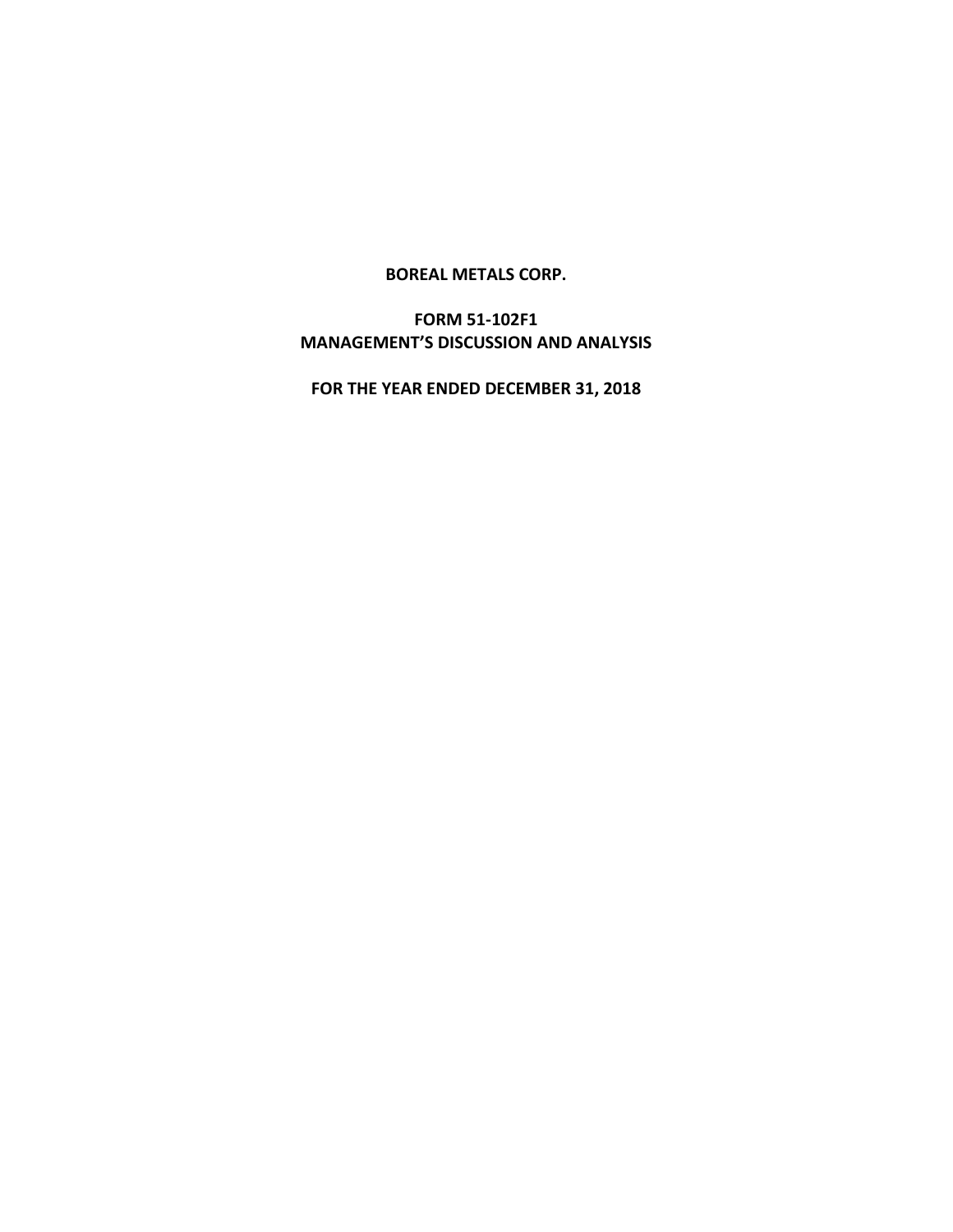The following management's discussion and analysis ("MD&A"), prepared as of April 30, 2019 should be read together with the audited consolidated financial statements for the year ended December 31, 2018 and related notes attached thereto, which are prepared in accordance with International Financial Reporting Standards. All amounts are stated in Canadian dollars unless otherwise indicated.

Additional information related to Boreal Metals Corp. (the "Company") is available for view on SEDAR at [www.sedar.com.](http://www.sedar.com/)

## **Forward Looking Statements**

This MD&A contains certain forward-looking statements and information relating to the Company that are based on the beliefs of our management as well as assumptions made by and information currently available to us. When used in this document, the words "anticipate", "believe", "estimate", "expect" and similar expressions, as they relate to our company or our management, are intended to identify forward-looking statements. This MD&A contains forward-looking statements relating to, among other things, regulatory compliance, the sufficiency of current working capital, the estimated cost and availability of funding for the continued exploration and development of our exploration properties. Such statements reflect the current views of management with respect to future events and are subject to certain risks, uncertainties and assumptions. Many factors could cause the actual results, performance or our achievements to be materially different from any future results, performance or achievements that may be expressed or implied by such forward-looking statements.

## **Description of Business**

Boreal Metals Corp. (the "Company") was incorporated under the Business Corporations Act, British Columbia on December 31, 2013 and is considered to be in the exploration stage with respect to its mineral properties. The Company's head office address is Suite 340 - 233 West 1st Street, North Vancouver, BC, V7M 1B3.

On April 1, 2014, the Company commenced trading on the Canadian Securities Exchange ("CSE") under the trading symbol "EFM". On April 12, 2016, the CSE delisted the Company for being in default of CSE requirements. As of the date of the financial statements, the Company's common shares were delisted from trading on the CSE.

On February 14, 2017, the Company closed a share purchase agreement with EMX Royalty Corporation ("EMX") to acquire two wholly-owned subsidiary companies, EMX Exploration Scandinavia AB and Iekelvare Minerals AB (together referred to as the "Swedish Companies"), with exploration stage assets in Scandinavia. The Swedish Companies are wholly-owned subsidiaries of the Company which together hold a portfolio of four base and precious metal exploration projects in Sweden and Norway.

On November 21, 2017, the Company obtained a public listing for its securities on the TSX Venture Exchange ("TSX-V") under the trading symbol "BMX" following closing of its offerings of units by way of Short Form Offering Document ("SFOD") and by way of a brokered private placement.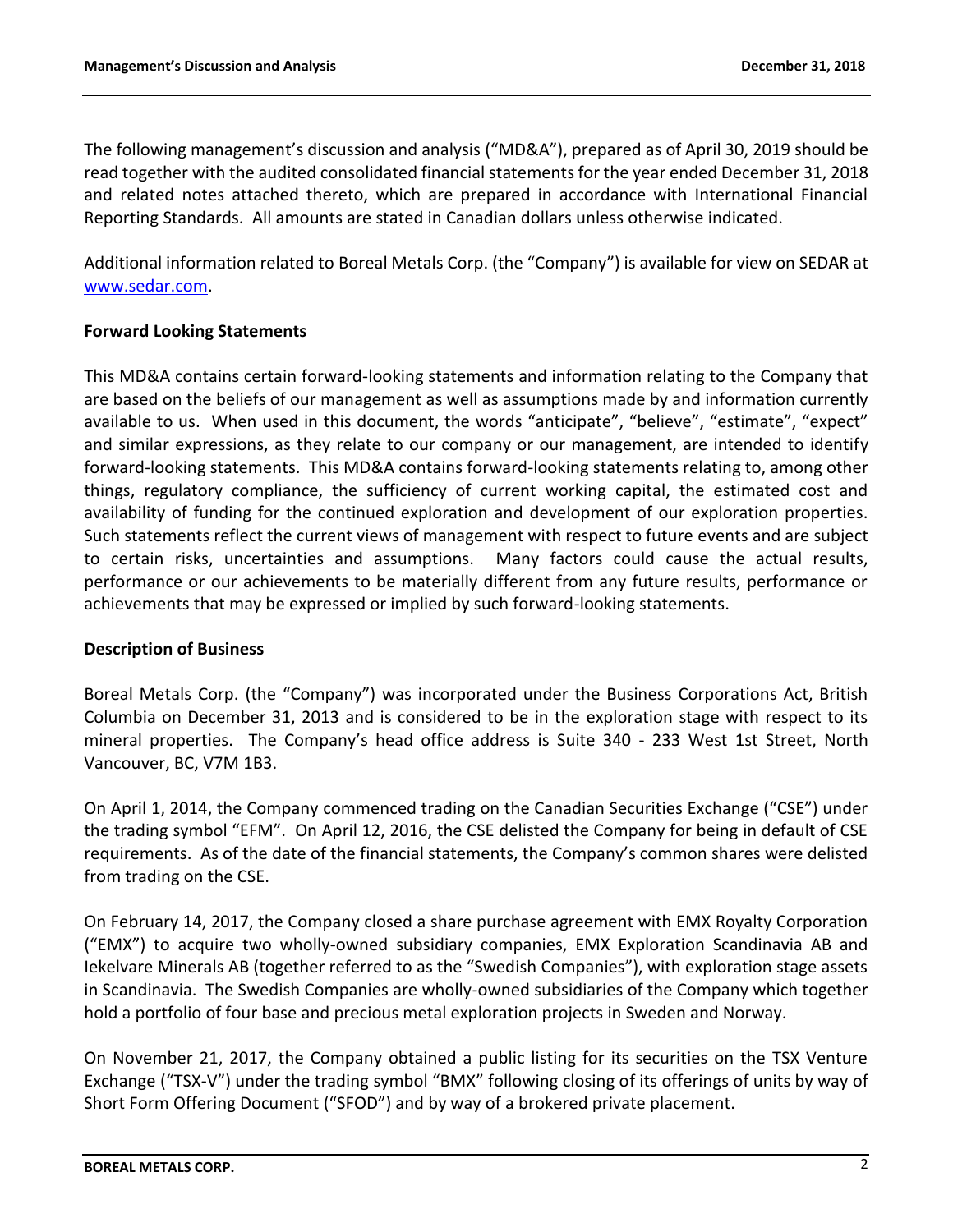On November 25, 2017, the Company obtained listing on Frankfurt Stock Exchange under the symbol 03E.

On February 15, 2018, the Company amended the share purchase agreement with EMX and completed the acquisition of the Modum project ("Modum") which has exploration licenses in Norway.

On March 20, 2018, the Company completed the acquisition of the Guldgruvan project ("Guldgruvan") from EMX by Boreal Energy Metals Corp. ("BEMC"), a newly created and wholly owned subsidiary of Boreal, through its wholly owned subsidiary Boreal Battery Metals Scandinavia AB ("BBMSAB").

On May 18, 2018, the Company completed the acquisition of the Njuggträskliden and Mjövattnet projects ("Njuggträskliden and Mjövattnet") in Sweden from EMX through BEMC's subsidiary, BBMSAB.

Boreal is a mineral exploration company focused on the discovery of zinc, copper, silver, gold, cobalt and nickel deposits in exceptional, historical mining project areas spanning Sweden and Norway. The Company aims to discover new economic mineral deposits in known mining districts that have seen little or no modern exploration techniques.

## **Significant Events**

On February 14, 2017, the Company acquired two companies that were wholly-owned subsidiaries of EMX which together represent a portfolio of four Scandinavian base and precious metal (zinc-leadcopper-silver-gold) exploration projects including Gumsberg and Adak exploration assets in Sweden and the Tynset and Burfjord assets in Norway.

On March 29, 2017, Patricio Varas was appointed Chairman and a director of the Board. On June 1, 2017, Eric Jensen was appointment to the Board. On December 22, 2017, David Reid was appointed to the Board.

On April 4, 2017, the Company closed a non-brokered private placement of 12,270,000 units at \$0.05 per unit. Each unit consists of one common share and one-half of one transferable share purchase warrant, each whole warrant exercisable into one additional common share at a price of \$0.10 per share for a period of one year.

On August 14, 2017, the Company closed a private placement of 5,527,500 units at \$0.20 per unit. Each unit consists of one common share and one-half of one transferable share purchase warrant, each whole warrant exercisable into one additional common share at a price of \$0.40 per share for a period of two years from the date of issue.

On November 21, 2017, the Company obtained a public listing for its securities on the TSX-V under the trading symbol "BMX" following closing of its offerings of units by way of SFOD and by way of brokered private. As a result, the Company is listed as a Tier 2 issuer on the TSX-V. Pursuant to the SFOD Offering and the Private Placement, the Company raised aggregate gross proceeds of \$4,400,000.

On November 21, 2017, the Company closed a non-brokered private placement for proceeds of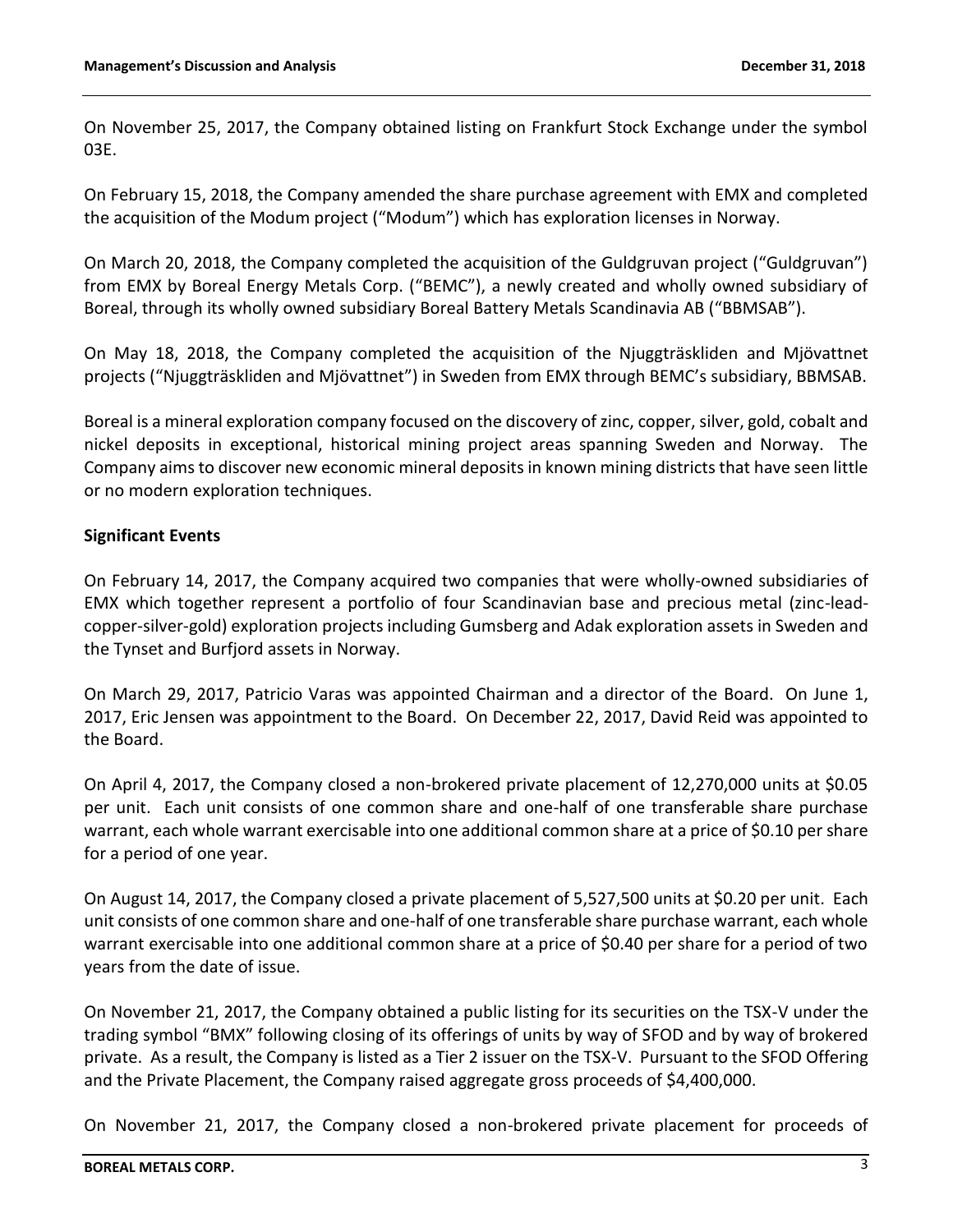\$200,000. The Company issued 666,666 units at a price of \$0.30 per unit, with each unit consisting of one common share and one common share purchase warrant. Each warrant exercisable into one common share at a price of \$0.50 until November 21, 2019.

On February 15, 2018, the Company completed the acquisition of the Modum project ("Modum") from EMX. Pursuant to the terms of the agreement, the Company issued to EMX 1,324,181 common shares at a deemed price of \$0.26, which brings EMX's equity ownership in Boreal to 19.9%. EMX will have the right to participate pro-rata in future financings at its own cost to maintain its 19.9% interest in Boreal.

On March 20, 2018, the Company completed the acquisition of the Guldgruvan project ("Guldgruvan") from EMX by Boreal Energy Metals Corp. ("BEMC"), a newly created and wholly owned subsidiary of Boreal.

On May 18, 2018, the Company completed the acquisition of the Njuggträskliden and Mjövattnet projects from EMX by BEMC. Pursuant to the terms of the agreement, the Company transferred 2,020,020 common shares to EMX, which brought EMX's equity ownership in BEMC to 9.9%. BEMC will have the continuing obligation to issue additional shares of BEMC to EMX to maintain its 9.9% interest in BEMC, at no additional cost to EMX, until BEMC has raised \$3,000,000 in equity. Thereafter, EMX will have the right to participate pro-rata in future financings at its own cost to maintain its 9.9% interest in BEMC.

For the period from January 1, 2018 up to the date of MD&A, 5,935,000 warrants were exercised at a price of \$0.10 for gross proceeds of \$593,500 and 200,000 warrants were expired.

On September 14, 2018, the Company announced a stock option grant whereby a total of 4,925,000 incentive stock options have been granted to its directors, officers, and consultants.

## **Exploration and Evaluation Assets**

On February 14, 2017, the Company acquired two companies that were wholly-owned subsidiaries of EMX which together represent a portfolio of four Scandinavian base and precious metal (zinc-leadcopper-silver-gold) exploration projects including Gumsberg and Adak exploration assets in Sweden and the Tynset and Burfjord assets in Norway.

To acquire the Swedish Companies, the Company issued 1,713,390 of its common shares to EMX Royalty which represented a 19.9% equity ownership in the Company and had the continuing obligation to issue additional shares to maintain 19.9% interest, at no additional cost to EMX, until the Company has raised \$5,000,000 in equity (raised on November 21, 2017); thereafter, EMX has the right to participate prorata in future financings at its own cost to maintain its 19.9% interest. During 2017, a total of 7,492,592 common shares valued at \$1,290,997 of the Company were issued to EMX due to above obligation.

EMX has also been granted a 3% net smelter return ("NSR") royalty on each of the Properties, of which a 1% NSR royalty may be purchased by the Company on or before the fifth anniversary of the closing date in 0.5% increments for a total of (a) USD\$2,500,000, or (b) at the purchaser's option, USD\$2,000,000 plus shares of the Company equal in value to USD\$500,000.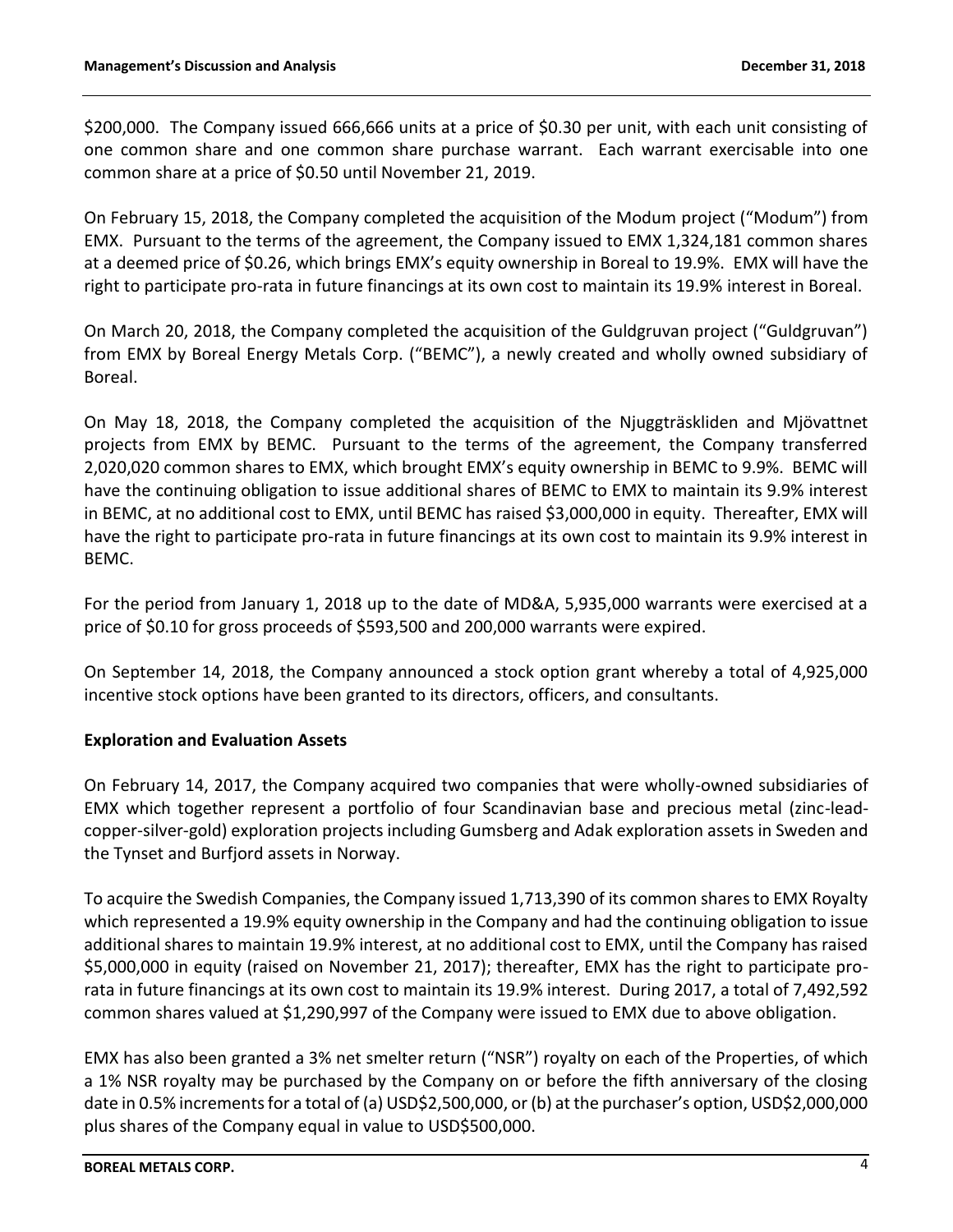EMX will receive annual advance royalty ("AAR") payments of USD\$20,000 for each of the Properties commencing on the second anniversary of the closing, with each AAR payment increasing by USD\$5,000 per year until reaching USD\$60,000 per year, except that the Company may forgo AAR payments on two of the four Properties in years two and three. Once reaching USD\$60,000, AAR payments will be adjusted each year according to the Consumer Price Index (as published by the U.S. Department of Labor, Bureau of Labor Statistics). EMX Royalty will receive a 0.5% NSR royalty on any new mineral exploration projects generated by the Company in Sweden or Norway, excluding projects acquired from a third party containing a mineral resource or reserve or an existing mining operation. EMX Royalty has the right to nominate one seat on the Board of Directors of the Company.

Management has determined that this transaction does not qualify as a business combination. Accordingly, it was accounted for as an acquisition of assets. The fair value of the purchased assets was measured using the fair value of the issued common shares of the Company on the transaction date.

On February 15, 2018, the Company acquired the Modum project.

On March 20, 2018, the Company completed the acquisition of the Guldgruvan project from EMX by BEMC.

On May 18, 2018, the Company completed the acquisition of the Njuggträskliden and Mjövattnet projects from EMX by BEMC.

The fair value of the purchased assets was measured using the fair value of the issued common shares of the Company on the transaction date.

| <b>Acquisition expenses</b>          | Adak, Gumsberg,<br>Burfjord, Tynset | Guldgruvan<br>Modum      |        | Njuggträskliden and<br>Mjövattnet | Total     |
|--------------------------------------|-------------------------------------|--------------------------|--------|-----------------------------------|-----------|
|                                      |                                     |                          |        |                                   |           |
| Balance, December 31, 2016           |                                     |                          |        |                                   |           |
| Acquisition                          | 215,233                             | $\overline{\phantom{a}}$ | -      |                                   | 215,233   |
| Shares issued as anti-dilutive right | 1,290,997                           |                          |        |                                   | 1,290,997 |
| Balance, December 31, 2017           | 1,506,230                           |                          |        |                                   | 1,506,230 |
| Acquisition                          |                                     | 452,179                  | 54,926 | 102,037                           | 609,142   |
| Balance, December 31, 2018           | 1,506,230                           | 452,179                  | 54,926 | 102,037                           | 2,115,372 |

The Company is the owner of base metal mining licenses located in Norway known as the Burfjord and Tynset licenses and in Sweden the Gumsberg and Adak projects. In addition, the Company through BEMC, is the owner of mining licenses located in Norway known as the Modum project and in Sweden known as the Guldgruvan, the Njuggträskliden, and the Mjövattnet projects (collectively, the "Battery Metals Projects").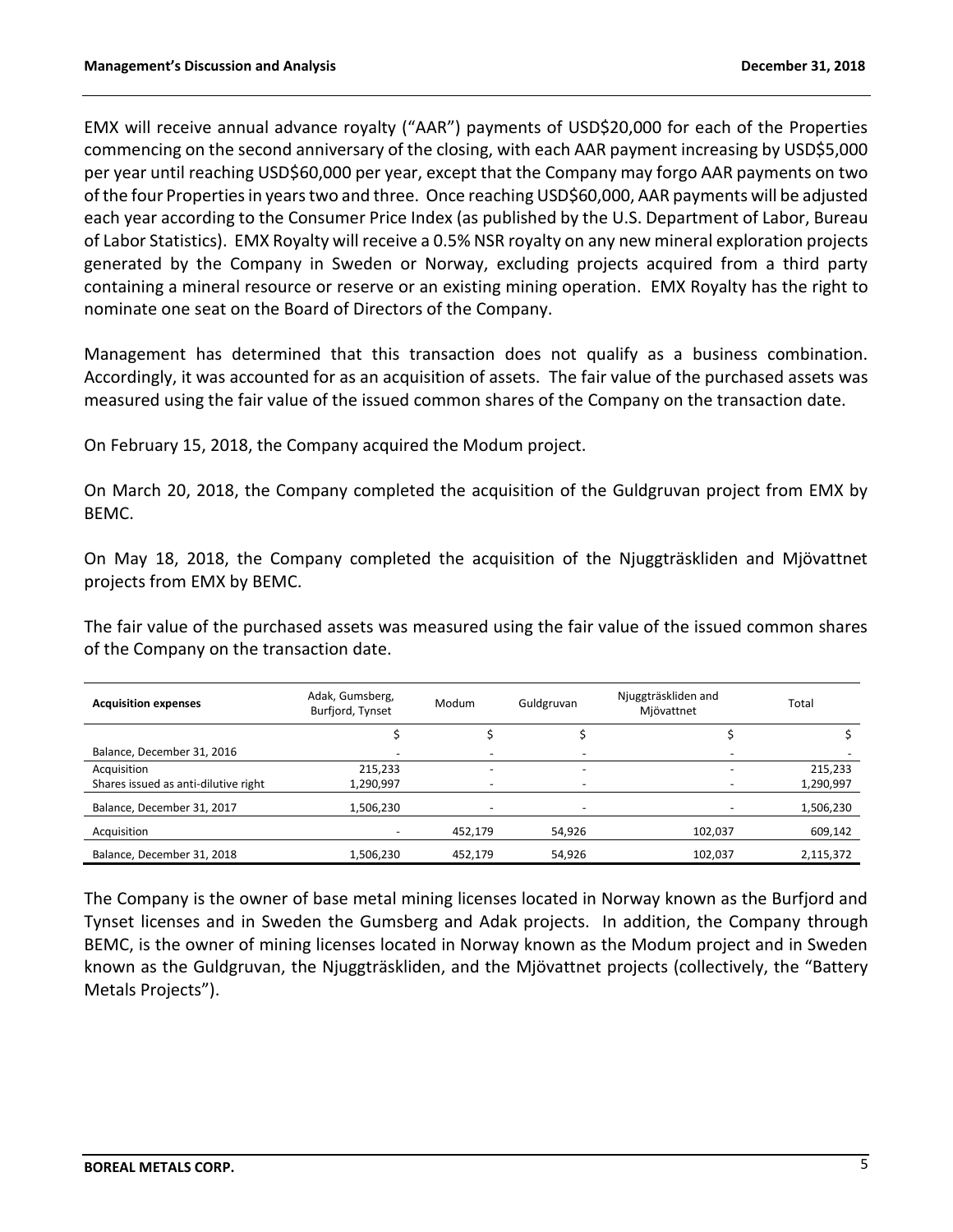As at year ended December 31, 2018, the total of \$2,449,483 exploration costs were incurred by the Company as follows:

|                                            |                          |                                     |                 |                          | Battery                           |           |
|--------------------------------------------|--------------------------|-------------------------------------|-----------------|--------------------------|-----------------------------------|-----------|
| <b>Exploration expenses</b>                | Adak                     | Gumsberg                            | <b>Burfjord</b> | Tynset                   | Metals                            | Total     |
|                                            |                          |                                     |                 |                          | Projects                          |           |
|                                            | \$                       | \$                                  | \$              | \$                       | \$                                | \$        |
| Balance, December 31, 2016                 | $\overline{\phantom{a}}$ |                                     |                 | $\overline{\phantom{a}}$ | $\overline{\phantom{a}}$          |           |
| Accommodation                              | ÷,                       | 6,016                               | 17,921          |                          |                                   | 23,937    |
| <b>Drilling</b>                            |                          | 169,176                             |                 |                          |                                   | 169,176   |
| Field work                                 | 326                      | 104,816                             | 144,233         | 5,611                    |                                   | 254,986   |
| <b>Exploration licenses</b>                |                          | 33,132                              | 6,340           | 3,676                    |                                   | 43,148    |
| Geological                                 | 30,498                   | 150,046                             | 88,499          | 12,854                   |                                   | 281,897   |
| Geophysical                                | 4,800                    | 12,600                              | 7,800           | 600                      |                                   | 25,800    |
| Balance, December 31, 2017                 | 35,624                   | 475,786                             | 264,793         | 22,741                   |                                   | 798,944   |
| Accommodation                              |                          | 37,931                              | 3,747           | 757                      |                                   | 42,435    |
| <b>Drilling</b>                            |                          | 339,912                             |                 |                          |                                   | 339,912   |
| <b>Exploration equipment</b>               | 716                      | 24,123                              |                 | 3,533                    |                                   | 28,372    |
| Field work                                 | 2,277                    | 182,852                             | 326,065         | 47,421                   | 3,932                             | 562,547   |
| <b>Exploration licenses</b>                | 131                      | 23,659                              | 26,284          | 81,173                   | 131                               | 131,378   |
| Geological                                 | 5,004                    | 199,892                             | 72,243          | 33,195                   | 41,900                            | 352,234   |
| Geophysical                                |                          | 167,516                             |                 | 1,034                    |                                   | 168,550   |
| Other                                      | 482                      | 22,483                              | 1,008           | 423                      | 715                               | 25,111    |
| Incurred in 2018                           | 8,610                    | 998,368                             | 429,347         | 167,536                  | 46,678                            | 1,650,539 |
| Balance, December 31, 2018                 | 44,234                   | 1,474,154                           | 694,140         | 190,277                  | 46,678                            | 2,449,483 |
|                                            |                          |                                     |                 |                          |                                   |           |
| Total acquisition and exploration expenses |                          | Adak, Gumsberg,<br>Burfjord, Tynset | Modum           | Guldgruvan               | Njuggträskliden and<br>Mjövattnet | Total     |
|                                            |                          | \$                                  | \$              | \$                       | \$                                | \$        |
| Balance, December 31, 2017                 |                          | 2,305,174                           |                 |                          |                                   | 2,305,174 |
| Balance, December 31, 2018                 |                          | 3,909,035                           | 486,086         | 62,641                   | 107,093                           | 4,564,855 |
|                                            |                          |                                     |                 |                          |                                   |           |

# *Adak VMS Project (Skelleftea District, Sweden)*

The Adak exploration license is located in Skellefteå Mining District in north Sweden. Boreal's Adak project consists of the historical Adakfältet Mine Field which consists of the Adak, Lindsköld, and Brännmyarn mines which together account for 6.33 Mt @ 2.02% Cu, 0.6 g/t Au, 9 g/t Ag and the Rudtjebäcken Mine with 4.75Mt @ 0.9% Cu, 3% Zn, 0.3 g/t Au, 10 g/t Ag (historical, non-43-101 compliant resources). These mines were contract mined by Boliden on behalf of the Swedish Government between 1932 and early 1978, when the mining complex was destroyed by a fire. The facilities were not rebuilt or re-opened since.

During 2018, Boreal has compiled historic information and generated digital 3-D models of the mine workings and historic drill intercepts at Adak to help refine drill targeting. Subsurface geologic data include over 700 drill holes and extensive underground development maps and data. This database, coupled with modern direct detection electromagnetic geophysical methods, has identified high potential drill targets within and adjacent to the existing mining footprint. Using these new data compilations and 3-D models, Boreal intends to continue exploring along strike and down dip of historically mined zones of mineralization in the district.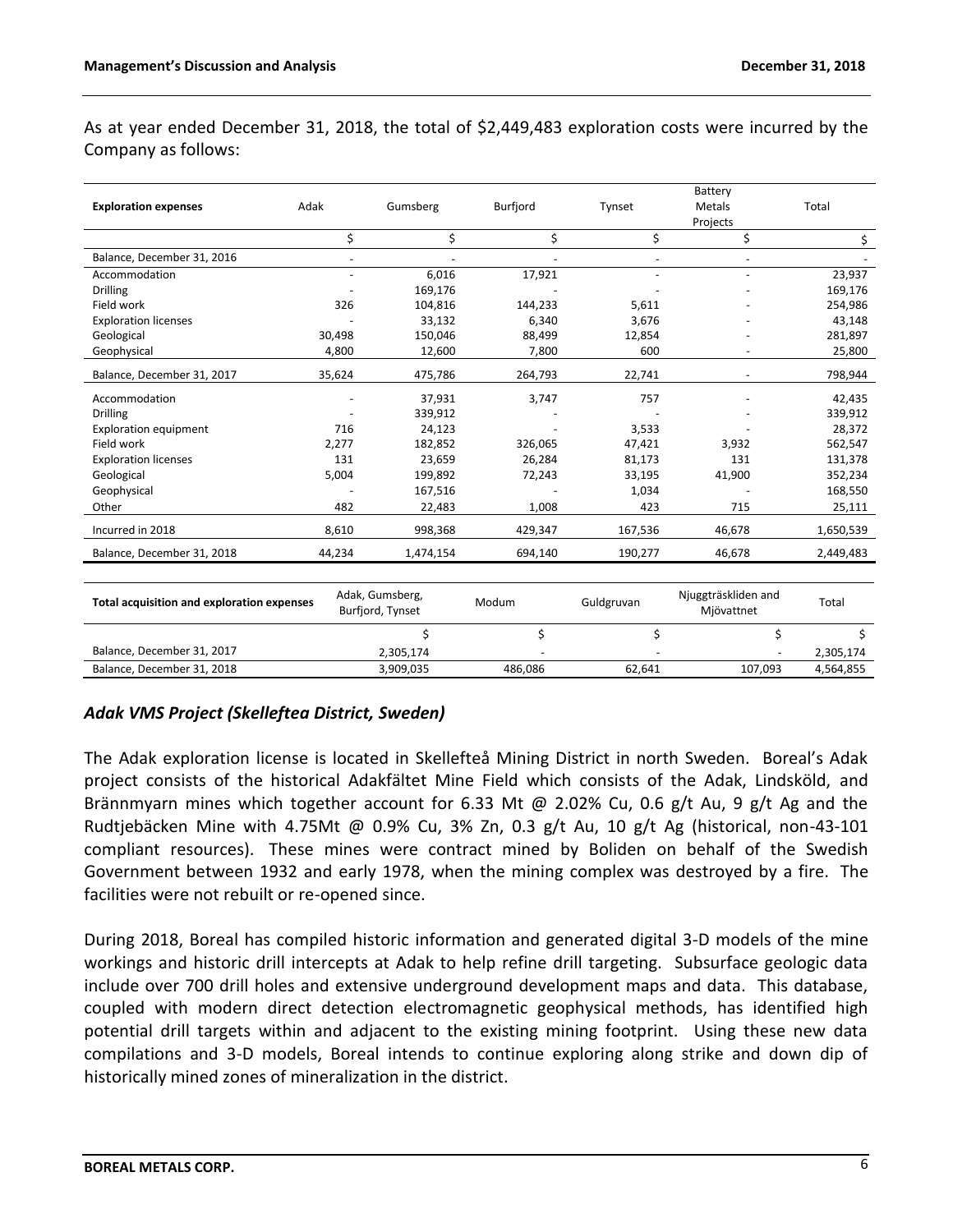## *Gumsberg VMS Project (Bergslagen District, Sweden)*

The strategically situated Gumsberg project consists of six exploration licenses in the Bergslagen Mining District of southern Sweden totaling over 18,300 hectares, where multiple zones of VMS style mineralization have been identified. Precious and base metal VMS-style mineralization at Gumsberg was mined from the 13th century through the early 19th century, with over 30 historic mines present on the property, most notably the Östra Silvberg mine, which was the largest silver mine in Sweden between 1250 and 1590.

On February 28 and May 2, 2018, the Company announced high-grade and other encouraging drill results from the 2,545 metre diamond drill program conducted at Gumsberg in late 2018 and early 2018. These drill results confirmed the presence of high-grade silver-zinc-lead mineralization with significant associated copper and gold mineralization that extend along strike from and below the historic mine workings in the area. Also intersected were previously unrecognized zones of mineralization away from the mine workings. These represent novel discoveries of mineralization in the district. Drill intercepts included VMS-type exhalative massive sulfide horizons, primary replacement style and related highgrade lenses and shoots of silver-zinc-lead mineralization. Similar styles of mineralization occur throughout the Bergslagen district in southern Sweden, which is host to multiple world-renowned base metal sulphide deposits.

In September 2018, Boreal announced the results of a 61-line kilometre, high resolution ground magnetometer survey at Gumsberg. The survey confirmed the potential for stacked or structurally repeated mineralized zones and provided better resolution of the known trends of mineralization in the area.

In December 2018, Boreal commenced further 1,000 metre drill program Gumsberg to test a variety of shallow drill targets across the prospective high-grade VMS mineral trend in the Östra Silvberg mine area. This drill program commenced in January 2019 and the results were released on January 28, 2019 and March 4, 2019. Boreal announced a 1,500 metre drill program to conduct additional exploration drilling with the objective to extend the strike length and down-plunge continuation of this high-grade zone.

Drill highlights from previous Boreal diamond drilling are presented in the table below (for full results please refer to Boreal news releases dated February 28, 2018, May 2, 2018, January 28, 2019 and March 3, 2019):

| Hole                   | From          | To            | Length        | Zn    | Λg     | Pb   | Cu   | Au   | Prospect       |  |
|------------------------|---------------|---------------|---------------|-------|--------|------|------|------|----------------|--|
| ID                     | <b>Metres</b> | <b>Metres</b> | <b>Metres</b> | %     | g/t    | %    | %    | g/t  | Name           |  |
| BM-17-001 <sup>X</sup> | 99.30         | 106.00        | 6.70          | 5.19  | 16.39  | 1.08 | 0.30 | 0.08 | Vallberget     |  |
| BM-17-002 <sup>X</sup> | 88.10         | 88.62         | 0.52          | 5.65  | 1.63   | 0.06 | 0.19 | 0.05 | Vallberget     |  |
| BM-17-002 <sup>×</sup> | 92.30         | 94.20         | 1.90          | 13.55 | 51.75  | 5.23 | 0.27 | 0.34 | Vallberget     |  |
| BM-17-003 <sup>X</sup> | 101.35        | 102.55        | 1.20          | 6.73  | 25.00  | 2.10 | 0.35 | 0.12 | Vallberget     |  |
| BM-17-004 <sup>X</sup> | 105.77        | 106.37        | 0.60          | 4.81  | 24.94  | 1.96 | 0.01 | 0.02 | Vallberget     |  |
| BM-17-005 <sup>Y</sup> | 122.30        | 133.24        | 10.94         | 16.97 | 656.70 | 8.52 | 0.03 | 0.76 | Östra Silvberg |  |
| BM-17-005Y             | 155.43        | 165.00        | 9.57          | 5.87  | 183.90 | 2.33 | 0.04 | 0.52 |                |  |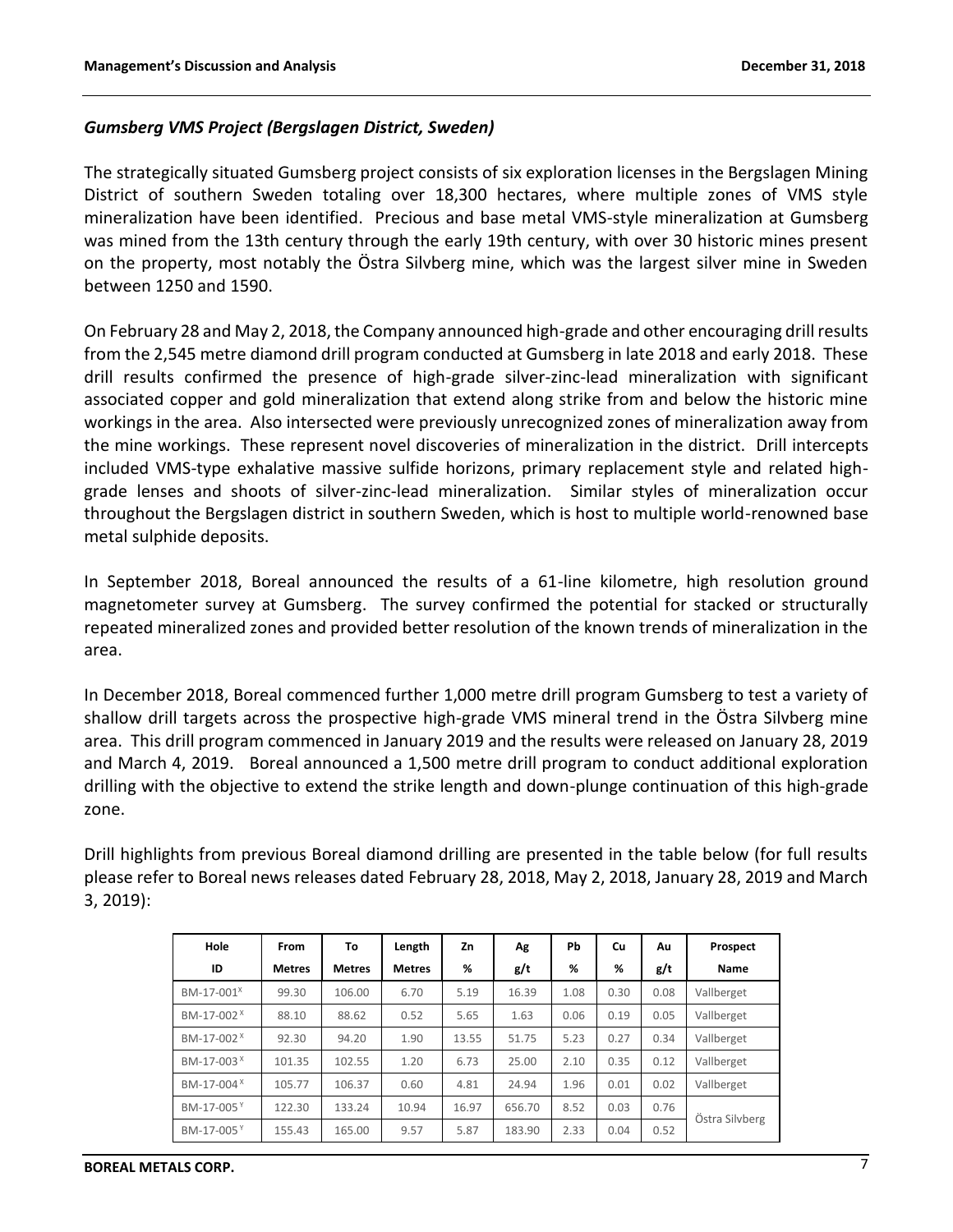| BM-17-005Y               | 178.16 | 179.00 | 0.84  | 11.56 | 218.02 | 5.77 | 0.04 | 0.30 |                |  |
|--------------------------|--------|--------|-------|-------|--------|------|------|------|----------------|--|
| BM-17-006 <sup>X</sup>   | 14.88  | 19.95  | 5.07  | 3.00  | 9.25   | 0.96 | 0.06 | 0.02 | Vallberget     |  |
| BM-17-008 <sup>X</sup>   | 13.25  | 13.60  | 0.35  | 3.20  | 6.85   | 0.03 | 0.05 | 0.02 | Vallberget     |  |
| BM-17-008 <sup>X</sup>   | 86.35  | 87.15  | 0.80  | 1.16  | 0.85   | 0.05 | 0.02 | 0.00 | Vallberget     |  |
| BM-17-011 <sup>X</sup>   | 53.50  | 56.65  | 3.15  | 3.03  | 11.69  | 0.62 | 0.44 | 0.19 | Vallberget     |  |
| BM-17-011 <sup>X</sup>   | 130.50 | 137.20 | 6.70  | 7.01  | 11.14  | 0.44 | 0.10 | 0.00 |                |  |
| BM-17-012 <sup>W</sup>   | 321.00 | 322.00 | 1.00  | 1.22  | 6.20   | 0.60 | 0.00 | 0.10 |                |  |
| BM-17-012 <sup>W</sup>   | 325.00 | 329.00 | 4.00  | 1.01  | 4.25   | 0.42 | 0.01 | 0.19 | Östra Silvberg |  |
| BM-17-012 <sup>W</sup>   | 332.00 | 339.00 | 7.00  | 1.56  | 12.20  | 0.85 | 0.02 | 0.18 |                |  |
| GUM-18-003 $^{\text{X}}$ | 105.00 | 116.00 | 11.00 | 5.89  | 239.00 | 2.51 | 0.04 | 0.96 | Östra Silvberg |  |
| GUM-18-004 <sup>X</sup>  | 162.16 | 173.17 | 11.01 | 7.45  | 275.12 | 2.65 | 0.05 | 0.77 | Östra Silvberg |  |

*<sup>W</sup> True width unknown.*

*<sup>X</sup> Apparent widths reported - true widths are estimated between 80-100% of reported intervals. <sup>Y</sup>Apparent widths reported - true widths are estimated at 20-50% of reported interval.*

## *Burfjord Copper-Gold Project (Alta Region, Norway)*

The Burfjord copper-gold project is comprised of six exploration licenses totaling 5,500 hectares in the Kåfjord copper belt near Alta, Norway. Copper mineralization was mined in the Burfjord area during the 19th century, with over 25 historic mines and prospects developed along the flanks of a prominent 4 x 6 kilometre fold (anticline) consisting of interbedded sedimentary and volcanic rocks. Copper and gold mineralization at Burfjord is hosted by swarms of iron-oxide rich carbonate veins, with high-grade copper mineralization (the target of the historic mining activity) focused along contacts between rock types. However, cut-off grades in the primitive  $19<sup>th</sup>$  century-era mining operations were quite high (likely exceeding 3% copper), and Boreal sees potential for larger tonnages of mineralization at lower grades in areas adjacent to and surrounding the historic mines.

On January 4, 2018 the Company announced the results of an Induced Polarization Geophysical Survey ("IP Geophysical Survey") at the 100% owned Burfjord project. The results of the survey indicate alongstrike continuity of sulphide mineralization over a three-kilometre segment of prospective stratigraphy and depth continuity in excess of 100 metres; beyond the depth limitations of the pole-dipole electrode configuration. An IP and Resistivity Survey was conducted between October 5 and October 25, 2017 at Burfjord, by GeoVista AB. The survey results successfully demonstrate the projection of mineralization under cover for widths on the order of 100 metres or more, the continuity of the mineralization along trend for at least 3,000 metres, and projection to depths of at least 100 metres. Based on these results, Boreal has commenced a drill program to test the grade and continuity of mineralization.

In late September 2018, Boreal commenced a 1,000 metre drill program at Burfjord. The drill program was designed to test multiple copper and gold targets in the Burfjord area, particularly in the southwest area of the anticline, where much of the historical mining activities were focused. In total, seven holes were drilled totalling 951 metres. Drilling at Burfjord was completed on time and under budget. The results from this widely spaced reconnaissance drill program confirmed the presence of broad zones of copper mineralization enveloping high-grade copper veins at Burfjord.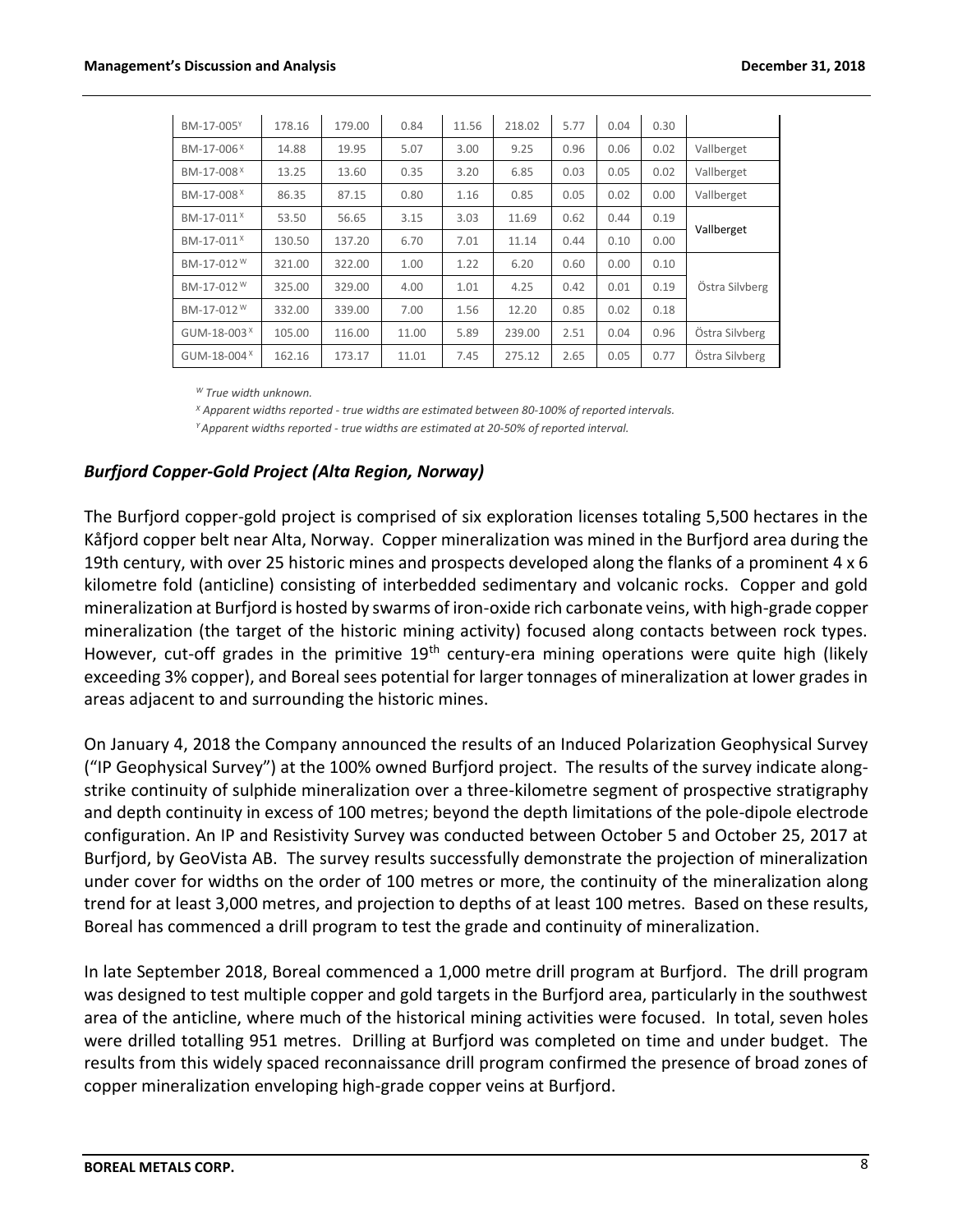# *Tynset VMS project (Røros District, Norway)*

The Tynset project is comprised of several exploration licenses totaling 17,000 hectares in the Røros Mining District of central Norway, which hosts a ~30-kilometre trend of VMS style mineral occurrences and historic mines, including the Vingelen Mine, which was operated in the  $18<sup>th</sup>$  and  $19<sup>th</sup>$  centuries.

During the summer months of 2018, surface sampling, mapping and geophysical programs took place on the Tynset project. These work programs were being focused in the areas of historic mines at Vingelen and Fådalsgruven and included soil sampling surveys, mapping and ground magnetometer surveys using a continuous read, high resolution magnetometer. In total, 23 lines of soil samples were collected, constituting over 650 individual samples, and 86 line kilometres of high resolution ground magnetic surveys were completed.

These programs generated multiple new geochemical and geophysical targets, as well as, further refined the understanding of geological features and trends in both areas. In particular, new geological targets were identified to the south of the historic mine workings at Fådalsgruven, and several additional trends of mineralization appear to have been identified at Vingelen. Continued work in 2019 will focus on areas along the Sivilldalen Mine trend at the southern end of the Tynset property position, prior to identification of prioritized targets for drill testing.

# *Modum Cobalt Project (Norway)*

The 13,115 Ha Modum cobalt-copper project is located approximately 75 kilometres west of Oslo, Norway. The Modum project is accessible year-round, with robust infrastructure including road, rail, power, and skilled labour in nearby municipalities. The Modum property position surrounds an inlier of exploration licenses held by third parties that partially cover the Skuterud Cobalt Mine, one of Europe's most prolific historic cobalt producers. Historic mine workings, prospects and trends of cobalt and copper mineralization extend onto the Boreal property.

During 2018, Boreal conducted surface exploration programs at Modum, including sampling of soil and till materials along the geologic trend of the historic mining areas. The geochemical sampling program identified multiple additional targets at Modum, which will be the focus of follow-up exploration programs in 2019.

## *Guldgruvan Cobalt Project (Los Cobalt Mine, Sweden)*

The 2,400 Ha Guldgruvan cobalt project is located near the town of Los, Sweden. The project is accessible year-round, with robust infrastructure including paved roads, power, and skilled labour in nearby municipalities. The Guldgruvan project contains numerous historical workings, test pits and shallow drill holes in addition to five major mining sites which were the focus of historical production. Those include the Los Cobalt Mine, one of the few historic mines in Sweden that produced cobalt as its primary commodity.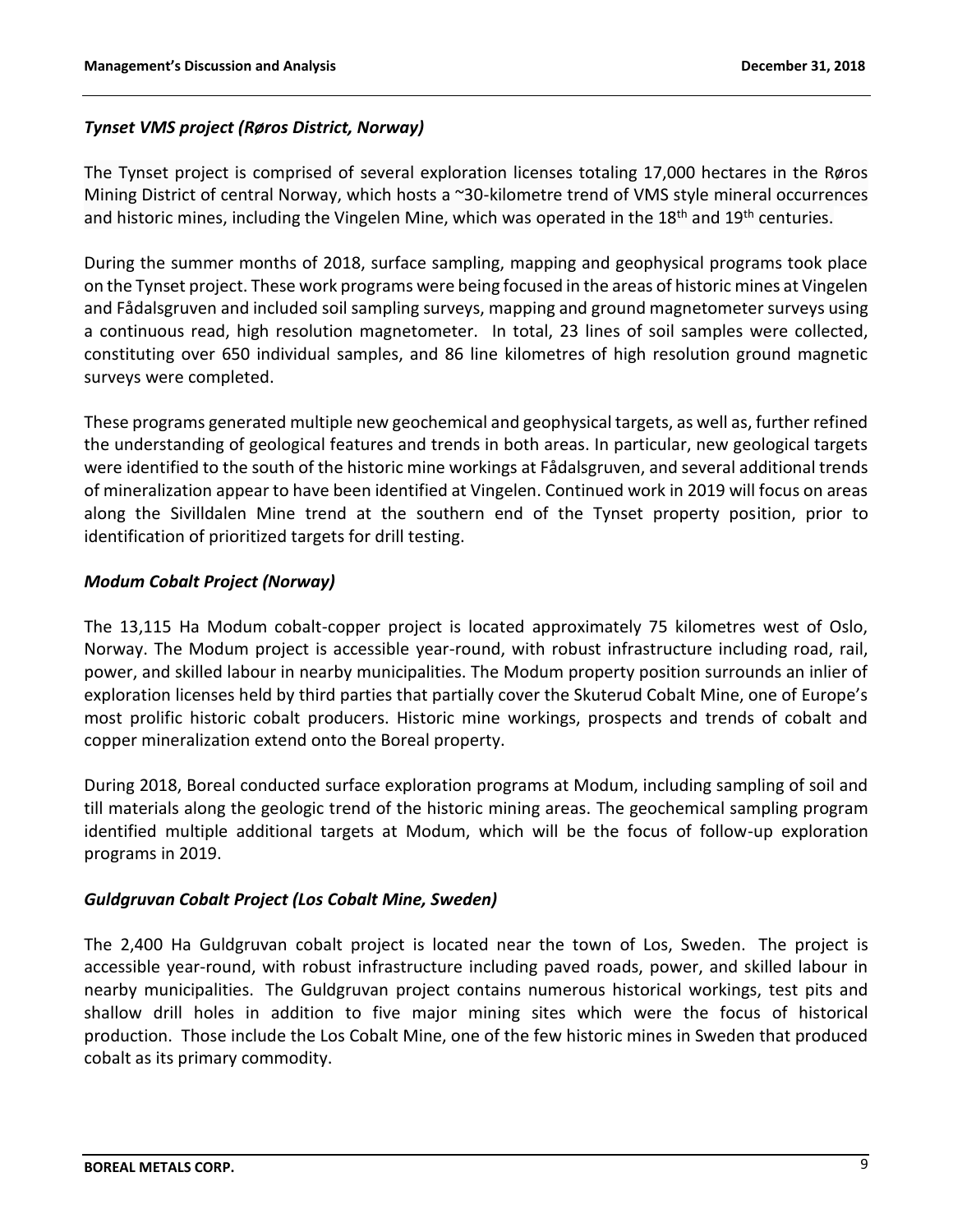# *Njuggträskliden and Mjövattnet Nickel-Copper-Cobalt Projects (Skellefteå, Sweden)*

The Njuggträskliden and Mjövattnet nickel-copper-cobalt projects are located in the Skellefteå mining area in Northern Sweden. The 9,000 hectare Njuggträskliden and 6,400 hectare Mjövattnet licenses cover multiple drill defined zones of nickel-rich sulfide mineralization. The projects were recognized during a nationwide reconnaissance exploration program for nickel conducted between 1968 and 1984 by the Swedish Geological Survey ("SGU") and other government entities. This led to the discovery of nickel mineralization at Mjövattnet in 1971, followed by the discovery of Njuggträskliden in 1974. More than 80 nickel occurrences were identified during the reconnaissance programs, including Njuggträskliden and Mjövattnet, with state funded drill programs defining multiple historic mineral resources.

# **Exploration Outlook**

Boreal is pleased with the progress made on its 2018 exploration programs in Scandinavia, especially with the initial drill results reported from the Gumsberg project in Sweden, where reconnaissance drill holes intersected significant base metal and silver rich styles of mineralization. Likewise, an initial drill program was conducted at the Burfjord project in northern Norway and results confirm the presence of broad zones of copper mineralization enveloping high-grade copper veins.

Multiple other projects were also advanced in 2018, including field programs executed at the Tynset and Modum projects in Norway, and data compilation and advanced targeting efforts continued at the Adak project in Sweden.

To date, an emphasis has been placed on low-cost, high value surface exploration work that led to the definition of high priority drill targets, as well as highly efficient drill programs targeting near-surface, high-grade zones of mineralization (Gumsberg and Burfjord as examples). These cost-efficient programs are designed to deliver maximum value to Boreal shareholders while continuing to advance multiple projects in the portfolio in a timely fashion.

## **Selected Annual Financial Information**

The Company's Consolidated Financial Statements for the years ended December 31, 2018, 2017, and 2016 have been prepared in accordance with International Financial Reporting Standards ("IFRS") as issued by the International Accounting Standards Board ("IASB"). The following selected financial information is taken from the annual consolidated financial statements and should be read in conjunction with those statements.

During fiscal 2018, the Company changed its accounting policy with respect to exploration and evaluation expenditures to better represent total costs incurred on its exploration and evaluation assets. In prior years the Company's policy was to charge to operations exploration expenditures as incurred. The Company has elected to change this accounting policy to now capitalize by property all costs directly related to the exploration and evaluation of mineral properties classified as exploration and evaluation assets, effective with the presentation of these financial statements, on a retrospective basis.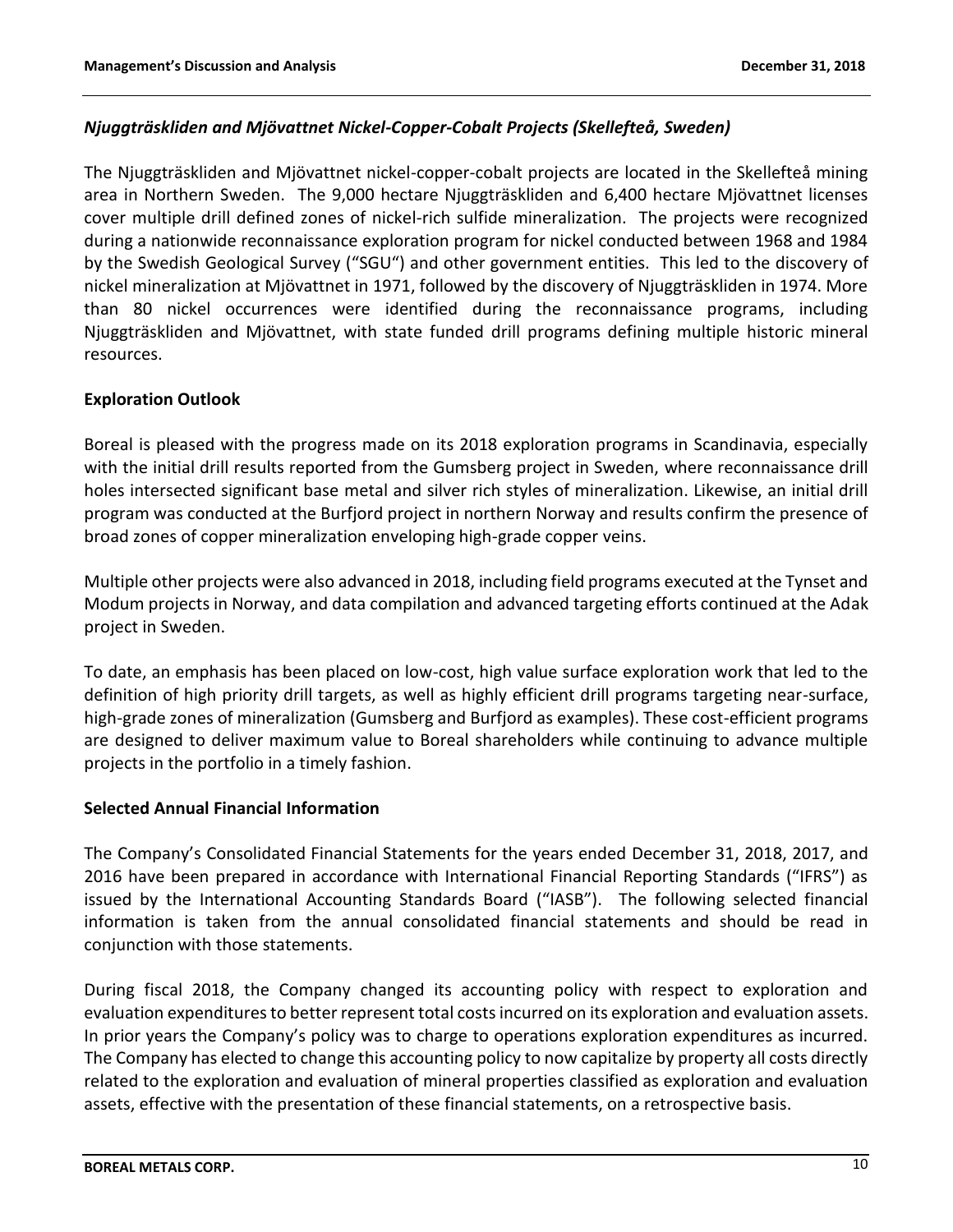|                                         | December 31,<br>2018 | December 31,<br>2017 (restated) | December 31,<br>2016 (restated) |
|-----------------------------------------|----------------------|---------------------------------|---------------------------------|
| Cash                                    | 241,820              | 3,397,728                       | 196,987                         |
| Total assets                            | 5,109,227            | 6,119,693                       | 205,918                         |
| <b>Total liabilities</b>                | 339,285              | 686,862                         | 181,551                         |
| Shareholders' equity                    | 4,769,942            | 5,432,831                       | 24,367                          |
| Net loss and comprehensive loss         | (1,925,458)          | (1,403,621)                     | (171, 541)                      |
| Basic and diluted loss per common share | (0.03)               | (0.05)                          | (0.02)                          |

## **Results of Operations**

*For the three month periods ended December 31, 2018 and 2017*

During the period ended December 31, 2018, the Company incurred a net loss of \$405,849, a decrease of \$339,941 compared to \$745,790 net loss incurred in the same period of 2017. This significant decrease in the Company expenses was a result of decreased activity of the Company in the last quarter.

During the period ended December 31, 2018, the Company's major operating expenses were as follows:

Marketing fees totaled \$66,722 (2017 - \$207,901) as the Company reduced marketing costs and engaged fewer consulting and marketing companies.

Management fees totaled \$101,950 (2017-\$125,250) and consulting fees of \$7,804 (2017 - \$18,005) were paid or accrued for present and directors and officers of the Company.

Legal fees totaled \$7,151 (2017 – \$106,658) and audit and accounting fees totaled \$77,887 (2017 - \$66,003). Legal fees decreased because more fees were incurred in 2017 due to Scandinavian companies' acquisition and the Company obtaining a public listing of its securities on the TSX-V in late 2017. Audit and accounting fees increased with increased exploration activity and due to setting and maintaining two offices in Canada and Sweden.

General and office expenses \$17,248 (2017 - \$39,499) due to decreased activity in the last quarter of 2018.

Regulatory, filing and transfer agent fees of \$18,851 (2017 - \$92,757) were decreased due to the Company obtaining a public listing of its securities on the TSX-V in late 2017.

Travel expenses totaled of \$30,950 (2017 - \$77,877) were due to reduced traveling during the current quarter compared to the prior corresponding period.

Share-based payments of \$72,953 (2017 - \$Nil) due to options issued during the current year end.

Interest income of \$10,160 (2017 - \$Nil) due to redemption of GIC in the current period.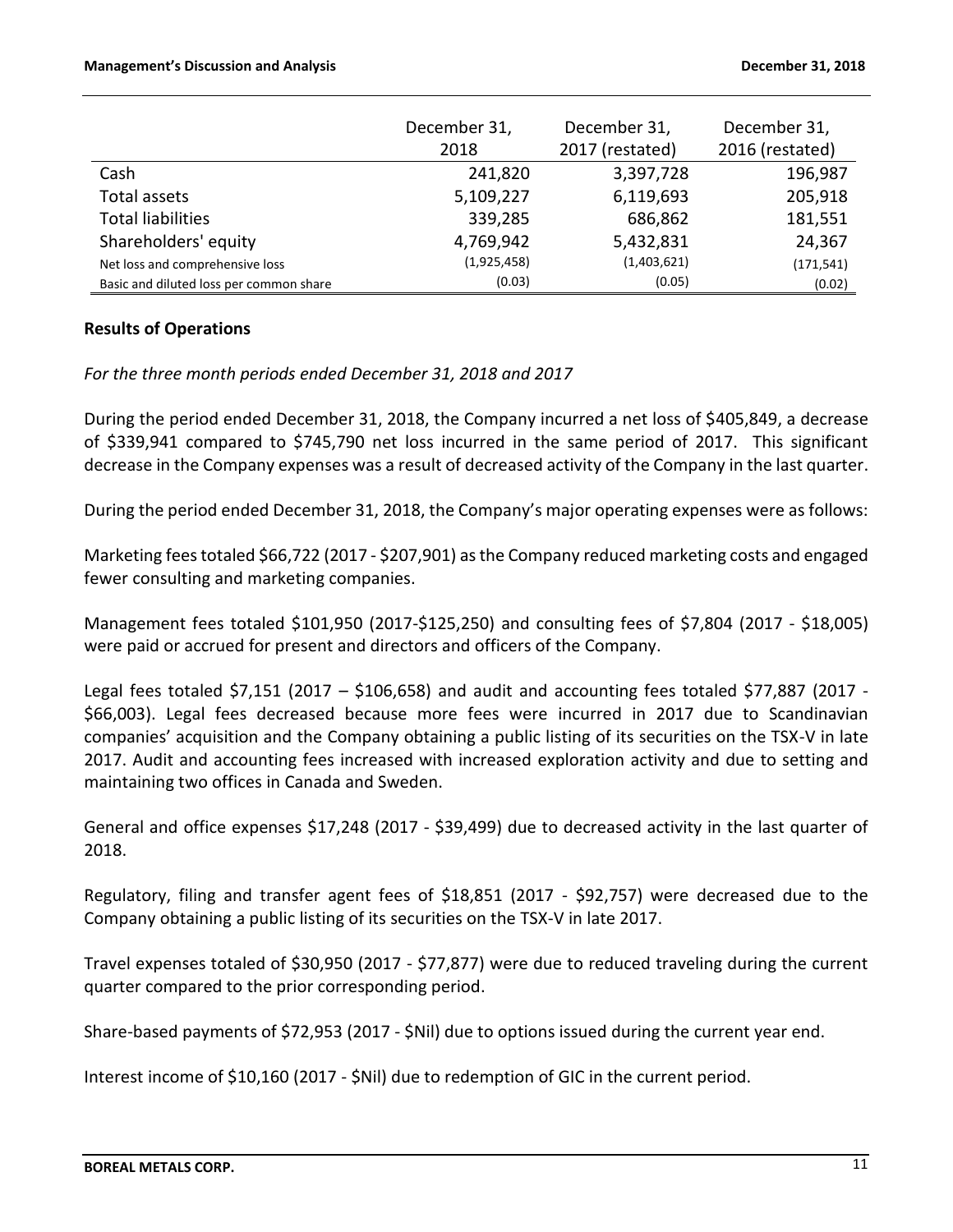The basic and diluted loss per common share in the three month period ended December 31, 2018 totaled \$0.01 (2017 - \$0.03).

*For the year ended December 31, 2018 and 2017*

During the year ended December 31, 2018, the Company incurred a net loss of \$1,925,458, an increase of \$521,837 compared to \$1,403,621 net loss incurred during 2017. This significant increase in the Company expenses was a result of increased activity of the Company. During 2018, the Company acquired four exploration and evaluation property projects and conducted exploration programs on its properties.

During 2018, the Company's major operating expenses were as follows:

Foreign exchange of \$38,695 (2017 - \$15,845) due to increased activity of the subsidiaries in Sweden as a result of further exploration work being completed.

Management fees of \$393,388 (2017 - \$174,250) were paid or accrued for present and former directors and officers of the Company.

Marketing fees totaled \$531,469 (2017 - \$368,051) as the Company engaged services of several consulting and marketing companies to bring investor awareness of the Company.

Legal fees totaled \$59,935 (2017 - \$174,250) and audit and accounting fees totaled \$236,022 (2017 - \$153,495). Legal fees decreased because more fees were incurred in 2017 due to Scandinavian companies' acquisition and the Company obtaining a public listing of its securities on the TSX-V in late 2017. Audit and accounting fees increased with increased exploration activity and due to setting and maintaining two offices in Canada and Sweden.

Regulatory, filing and transfer agent fees totaled \$15,771 (2017 - \$102,165) were decreased due to the Company obtaining a public listing of its securities on the TSX-V in late 2017.

Rent expenses of \$41,019 (2017 - \$10,000) were incurred due to increased activities of the subsidiaries in Canada and Sweden.

Travel expenses of \$193,813 (2017 - \$256,374) were incurred due to reduced traveling during the current year end compared to the prior corresponding period.

Share-based payments of \$271,814 (2017 - \$Nil) due to options issued during the current year end.

The basic and diluted loss per common share in 2018 totaled \$0.04 (2017 - \$0.05).

*Cash flows for the year ended December 31, 2018 and 2017*

At December 31, 2018, the Company had \$241,820 cash, compared to \$3,397,728 cash at December 31, 2017.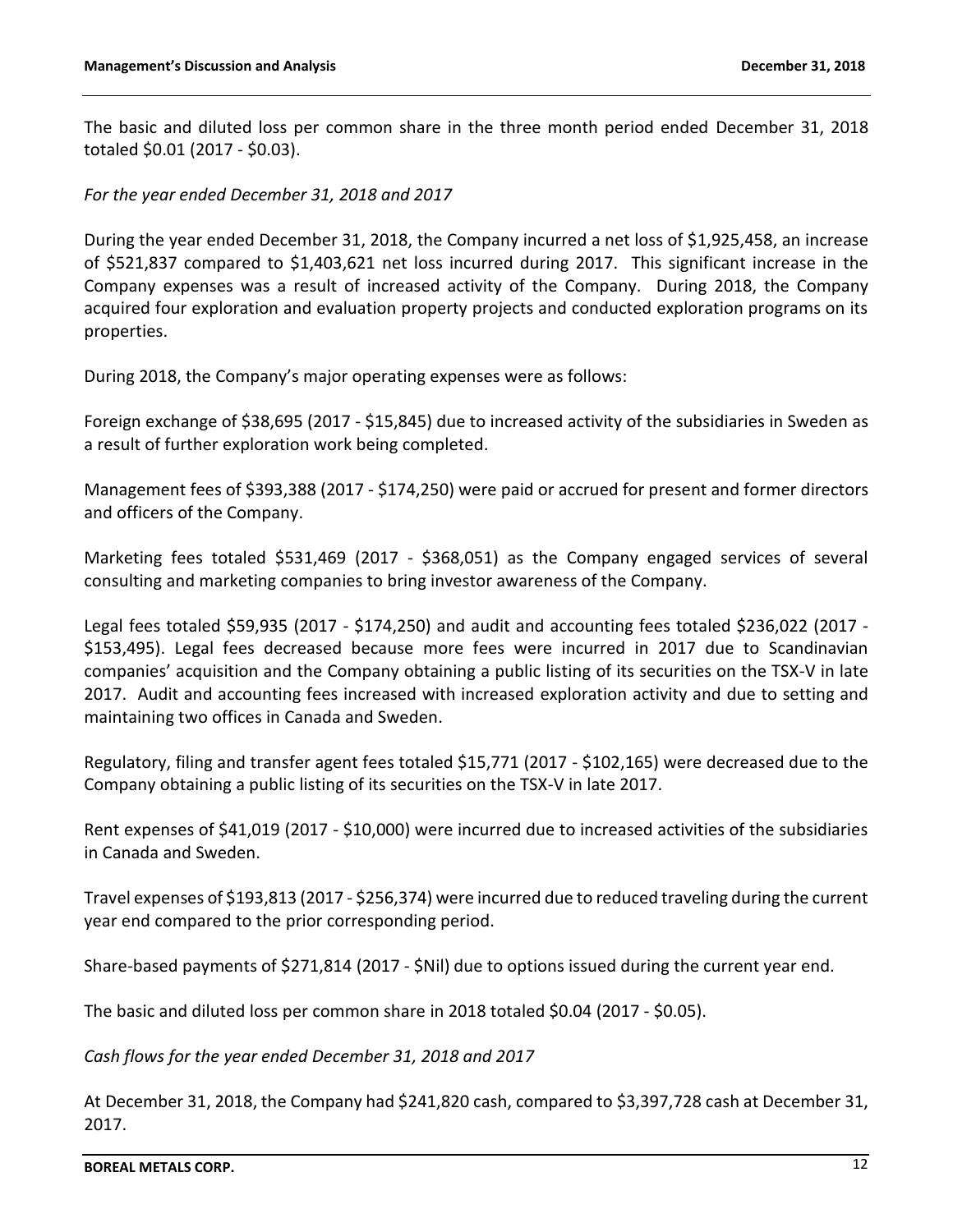In the year ended December 31, 2018, the Company completed drilling on Gumsberg project, acquired fixed assets for \$85,892 and four mineral property projects. Modum was acquired for share consideration valued at \$397,254 and Guldgruvan project was acquired for shares in BEMC which totaled \$1. Njuggträskliden and Mjövattnet were also acquired for shares in BEMC which amounted to a nominal value.

In the year ended December 31, 2018, the Company issued shares on the exercise of warrants for the proceeds of \$593,500.

In the year ended December 31, 2018, net cash used for operating activities totaled \$1,639,023 compared to \$1,835,483 of net cash used in operating activities in 2017. The cash used in operating activities consisted of the operating expenses of the Company.

## **Summary of Quarterly Results**

|                                              | December   | September  | June 30,   | March 31,  |            | December 31, September 30, | June 30,   | March 31, |
|----------------------------------------------|------------|------------|------------|------------|------------|----------------------------|------------|-----------|
|                                              | 31, 2018   | 30, 2018   | 2018       | 2018       | 2017       | 2017                       | 2017       | 2017      |
|                                              | \$         | \$         | \$         | \$         | \$         | \$                         | \$         | \$        |
| Cash                                         | 241,820    | 1,229,771  | 1,750,659  | 1,665,678  | 3,397,728  | 280,847                    | 390,770    | 228,579   |
| Total assets                                 | 5,109,227  | 5,392,249  | 5,733,513  | 5,630,639  | 6,119,693  | 1,255,608                  | 1,003,811  | 546,853   |
| <b>Total liabilities</b>                     | 339,285    | 289,411    | 160,370    | 485,035    | 686,862    | 210,070                    | 264,281    | 283,960   |
| Working capital                              | 119,643    | 1,176,753  | 1,884,835  | 1,647,296  | 3,120,007  | 202,541                    | 159,777    | (36, 885) |
| (deficiency)                                 |            |            |            |            |            |                            |            |           |
| Loss and comprehensive loss attributable to: |            |            |            |            |            |                            |            |           |
| Company's                                    | (406, 173) | (639, 811) | (273,088)  | (605, 492) | (745, 790) | (445, 686)                 | (142, 193) | (69, 952) |
| shareholders                                 |            |            |            |            |            |                            |            |           |
| Non-controlling                              | 324        | (668)      | (550)      |            |            |                            |            |           |
| interests on BEMC                            |            |            |            |            |            |                            |            |           |
| Net comprehensive                            | (405,849)  | (640, 479) | (273, 638) | (605, 492) | (745, 790) | (445,686)                  | (142, 193) | (69, 952) |
| loss                                         |            |            |            |            |            |                            |            |           |
| Basic and diluted                            | (0.01)     | (0.01)     | (0.01)     | (0.01)     | (0.02)     | (0.02)                     | (0.01)     | (0.01)    |
| loss per share                               |            |            |            |            |            |                            |            |           |

## **Liquidity and Capital Resources**

To date, the Company has not yet realized profitable operations. The Company will require additional financing to explore and develop its mineral properties and there can be no assurances that such financing will be available, or if available, will be on reasonable terms.

These consolidated financial statements have been prepared assuming the Company will continue on a going-concern basis. The Company has incurred losses since inception and the ability of the Company to continue as a going-concern depends upon its ability to develop profitable operations and to continue to raise adequate financing. Management is actively targeting sources of additional financing through alliances with financial, exploration and mining entities, or other business and financial transactions which would assure continuation of the Company's operations and exploration programs. In order for the Company to meet its liabilities as they come due and to continue its operations, the Company is solely dependent upon its ability to generate such financing.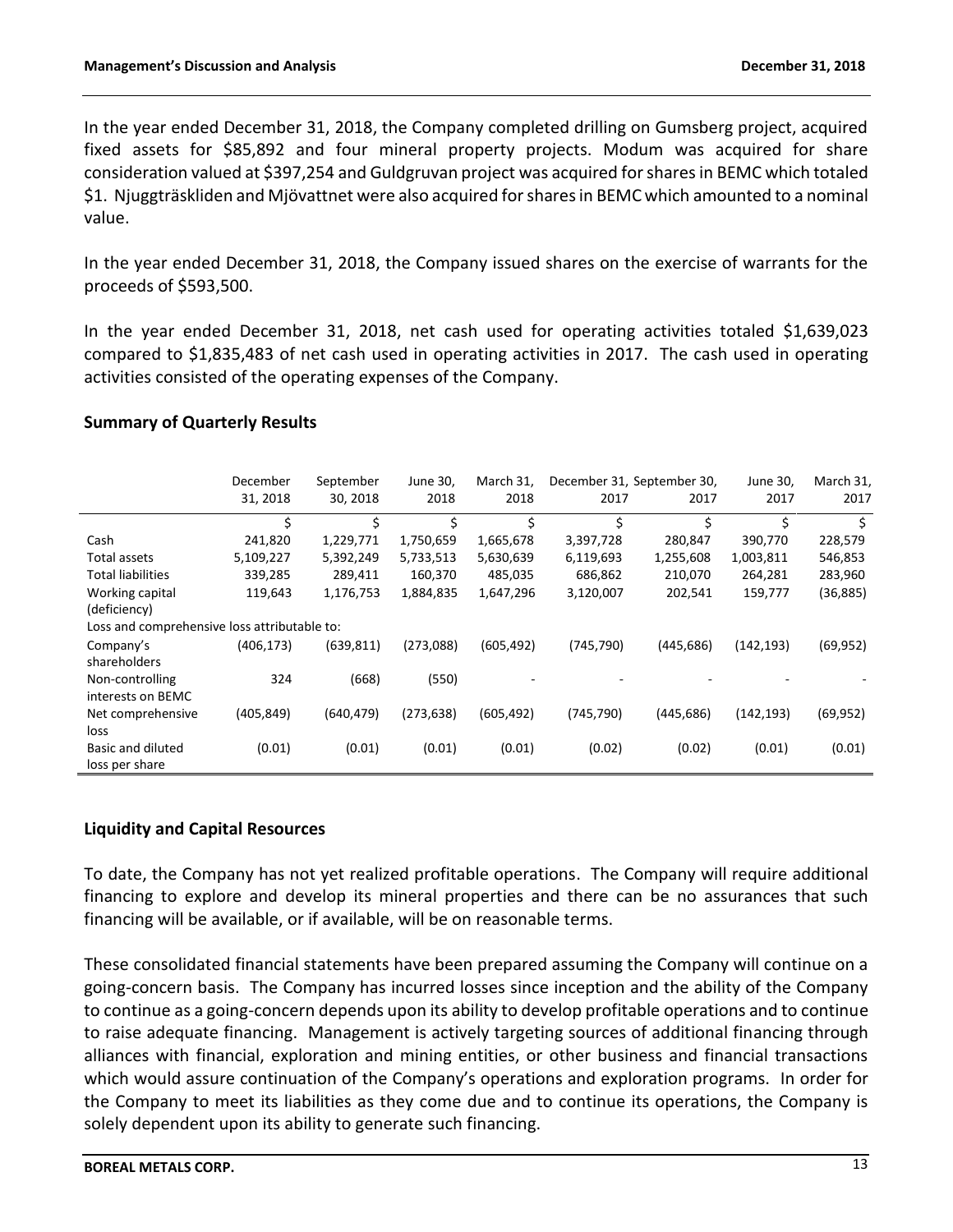There can be no assurance that the Company will be able to obtain adequate financing in the future or that the terms of such financing will be favorable. If adequate financing is not available when required, the Company may be required to delay, scale back or eliminate programs and may be unable to continue in operation. The Company may seek such additional financing through debt or equity offerings, but there can be no assurance that such financing will be available on terms acceptable to the Company or at all. Any equity offering will result in dilution to the ownership interests of the Company's shareholders and may result in dilution to the value of such interests.

The Company's revenues, if any, are expected to be in large part derived from the mining and sale of minerals and metals or interests related thereto. The economics of developing and producing properties are affected by many factors including the cost of operations and the market price of the mineral resource. Depending on the market price of mineral resources, the Company may determine that it is impractical to continue commercial production.

## **Related Party Transactions**

Key management personnel include Patricio Varas as Executive Chairman; Karl Antonius as President, Chief Executive Officer and Director; Alexandra Woodyer Sherron as Chief Financial Officer; and Jon Sherron, Eric Jensen, David Reid and Michael Nordfors (appointed July 1, 2018) as Directors of the Company and its subsidiaries. Hakan Sydner ceased to be a related party effective July 1, 2018.

The Company entered into the following transactions with related parties during the year ended December 31, 2018:

|                                      | For the year ended December 31, |  |         |  |  |  |  |
|--------------------------------------|---------------------------------|--|---------|--|--|--|--|
|                                      | 2018                            |  | 2017    |  |  |  |  |
| Short-term benefits paid or accrued: |                                 |  |         |  |  |  |  |
| Accounting fees                      | 93,609                          |  | 55,339  |  |  |  |  |
| Management fees                      | 392,450                         |  | 229,538 |  |  |  |  |
| Legal fees / share issuance costs    | 219,699                         |  | 275,675 |  |  |  |  |
| Share-based payments                 | 209,725                         |  |         |  |  |  |  |
| Rent                                 | 26,000                          |  | 12,500  |  |  |  |  |
|                                      | 941,483                         |  | 573,052 |  |  |  |  |

As of December 31, 2018, included in accounts payable and due to related parties is \$50,280 (2017 – \$132,934) due to directors and officers and \$Nil (2017 – \$2,125) prepaid to an officer of the Company.

All related party transactions are in the normal course of operations and have been measured at the agreed to amounts, which is the amount of consideration established and agreed to by the related parties.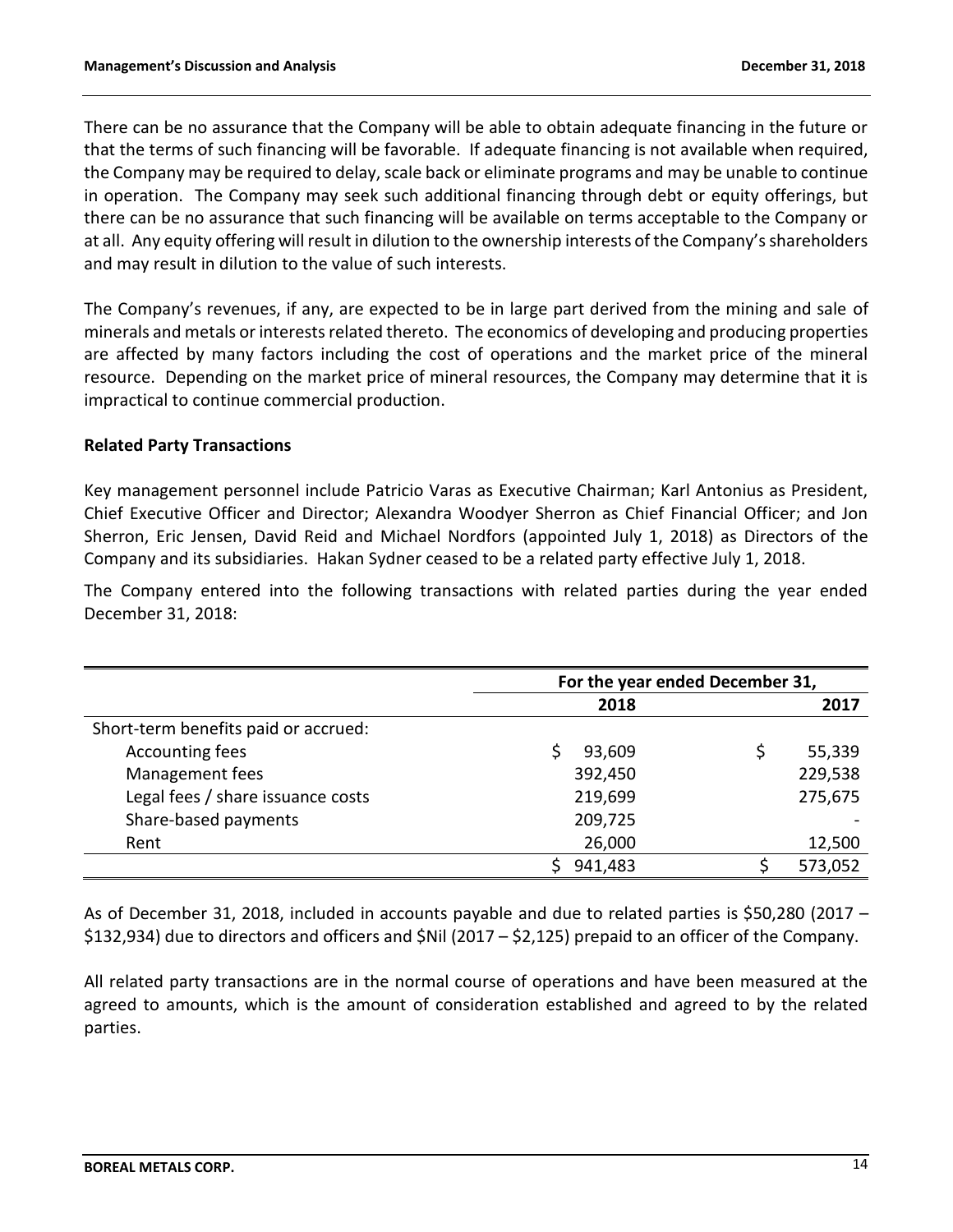## **Financial Instruments and Other Instruments**

### **Financial instruments**

Financial assets and liabilities are classified in the fair value hierarchy according to the lowest level of input that is significant to the fair value measurement. Assessment of the significance of a particular input to the fair value measurement requires judgement and may affect placement within the fair value hierarchy levels. The hierarchy is as follows:

- Level 1: guoted prices (unadjusted) in active markets for identical assets or liabilities.
- Level 2: inputs other than quoted prices included in Level 1 that are observable for the asset or liability, either directly (i.e., as prices) or indirectly (i.e., derived from prices).

Level 3: inputs for the asset or liability that are not based on observable market data (unobservable inputs).

The fair value of receivables, reclamation bond and accounts payable and accrued liabilities approximate their carrying amounts due to the short-term nature of the financial instruments. Cash is classified as financial assets measured at fair value through profit or loss and is measured at fair value using level 1 inputs of the fair value hierarchy. Reclamation bond and receivables are measured at amortized cost. Accounts payable and accrued liabilities are classified as other financial liabilities are measured at amortized cost.

## *Risk management*

The Company is exposed to a variety of financial instrument related risks to varying degrees:

## Credit risk

Credit risk is the risk that the counterparty to a financial instrument will cause a financial loss for the Company by failing to discharge its obligations. The Company's credit risk is primarily attributable to its liquid financial assets including cash. The Company limits its exposure to credit risk on liquid financial assets through maintaining its cash with high-credit quality financial institutions.

#### Liquidity risk

Liquidity risk is the risk that the Company will not be able to meet its obligations associated with its financial liabilities. The Company's approach to managing liquidity risk is to ensure that it will have sufficient liquidity to meet liabilities when due. The Company is currently investigating financing opportunities so that it has sufficient liquidity to meet liabilities when due.

There can be no assurance the Company will be able to obtain required financing in the future on acceptable terms. The Company anticipates it will need additional capital in the future to finance ongoing exploration of its properties, such capital to be derived from the completion of other equity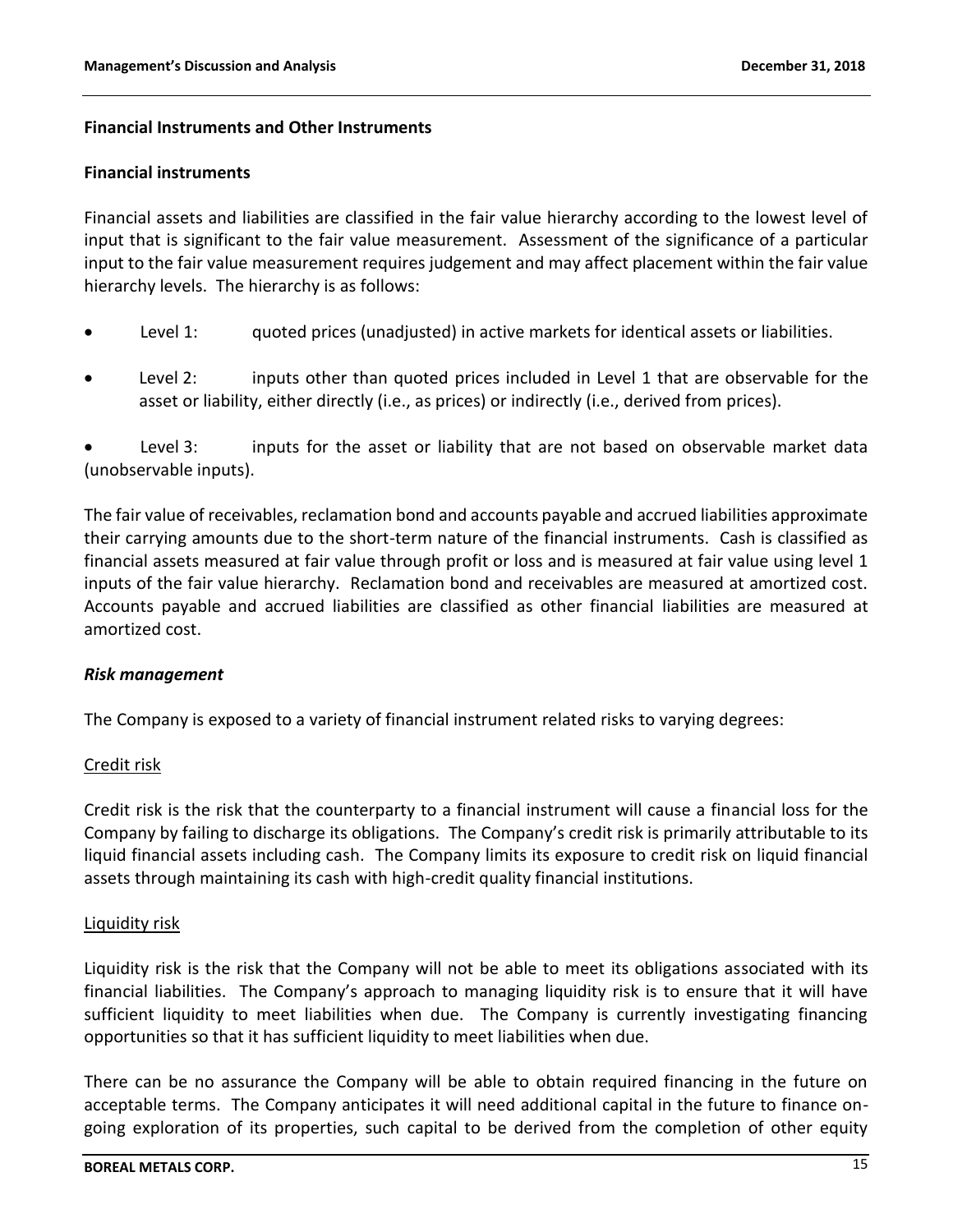financings. The Company has limited financial resources, has no source of operating income and has no assurance that additional funding will be available to it for future exploration and development of its project. The ability of the Company to arrange additional financing in the future will depend, in part, on the prevailing capital market conditions and exploration success. In recent years, the securities markets have experienced wide fluctuations in price which have not necessarily been related to the operating performance, underlying asset values or prospects of such companies. There can be no assurance that continual fluctuations in price will not occur. Any quoted market for the common shares may be subject to market trends generally, notwithstanding any potential success of the Company in creating revenue, cash flows or earnings.

## Market risk

Market risk is the risk of loss that may arise from changes in market factors such as interest rates, foreign exchange rates, and commodity and equity prices.

## Currency risk

The Company is exposed to financial risk related to fluctuations in foreign exchange rates. Foreign currency risk is limited to the portion of the Company's business transactions denominated in currencies other than the Canadian Dollar.

#### Interest rate risk

The Company's exposure to interest rate risk arises from the interest rate impact on cash. The Company's policy is to invest cash at floating rates of interest, in order to maintain liquidity, while achieving a satisfactory return for shareholders. There is minimal risk that the Company would recognize any loss as a result of a decrease in the interest rate.

#### Price risk

The Company is exposed to price risk with respect to commodity prices. The Company closely monitors commodity prices to determine the appropriate course of action to be taken by the Company.

## **Segmented Information**

The Company is engaged in one business activity, being the acquisition and exploration of mineral properties. Geographic information is disclosed in Exploration and Evaluation Assets section. All equipment is held solely in the Scandinavia segment, except for computer equipment which is held in Canada.

#### **Subsequent Events**

On February 20, 2019, the Company announced that it has closed a non-brokered private placement of 17,060,934 units at \$0.095 for proceeds of approximately \$1,620,000. Each unit consisted of one common share and one share purchase warrant, with each warrant exercisable into one additional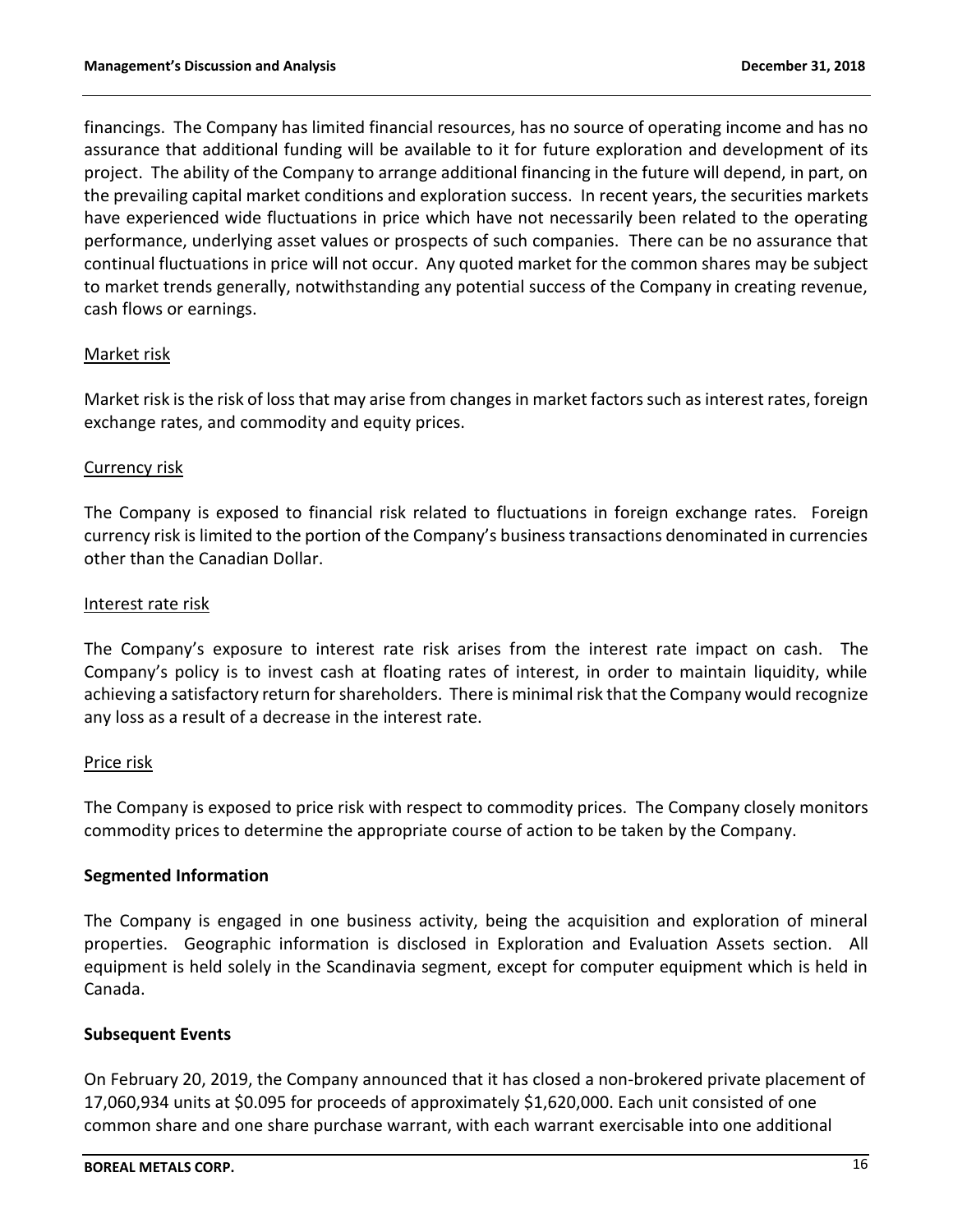common share at a price of \$0.15 for a period of 24 months from the date of issue. The securities issued under the private placement will be subject to statutory holding periods expiring four months and one day from the issue date.

In connection with the private placement, the Company paid finders' fees of \$18,240 and 120,800 units to certain arm's length finders.

Of the 17,060,934 units issued in the private placement noted above, EMX acquired 1,995,672 units for proceeds of \$189,589. Immediately prior to the acquisition, EMX had ownership of 5,530,063 common shares (representing 9.4% of the Company's outstanding common shares). Immediately following the acquisition, EMX had ownership of 7,525,735 common shares (representing 9.9% of the Company's outstanding common shares) and warrants to purchase an additional 1,995,672 common shares.

## **Off-Balance Sheet Arrangements**

The Company does not have any off-balance sheet arrangements as at December 31, 2018 and 2017.

## **Significant Accounting Policies**

These consolidated financial statements, including comparatives, were prepared in accordance with the accounting policies described in the Company's annual financial statements for the year ended December 31, 2018.

#### **Critical Accounting Estimates**

The preparation of the consolidated financial statements requires management to make judgments and estimates and form assumptions that affect the reported amounts of assets and liabilities at the date of the financial statements and reported amounts of expenses during the reporting period. On an ongoing basis, management evaluates its judgments and estimates in relation to assets, liabilities and expenses. Management uses historical experience and various other factors it believes to be reasonable under the given circumstances as the basis for its judgments and estimates. Actual outcomes may differ from these estimates.

#### Valuation of share-based compensation

The Company uses the Black-Scholes Option Pricing Model for valuation of share-based compensation. Option pricing models require the input of subjective assumptions including expected price volatility, interest rate, and forfeiture rate. Changes in the input assumptions can materially affect the fair value estimate and the Company's earnings and equity reserves.

#### Income taxes

In assessing the probability of realizing income tax assets, management makes estimates related to expectations of future taxable income, applicable tax opportunities, expected timing of reversals of existing temporary differences and the likelihood that tax positions taken will be sustained upon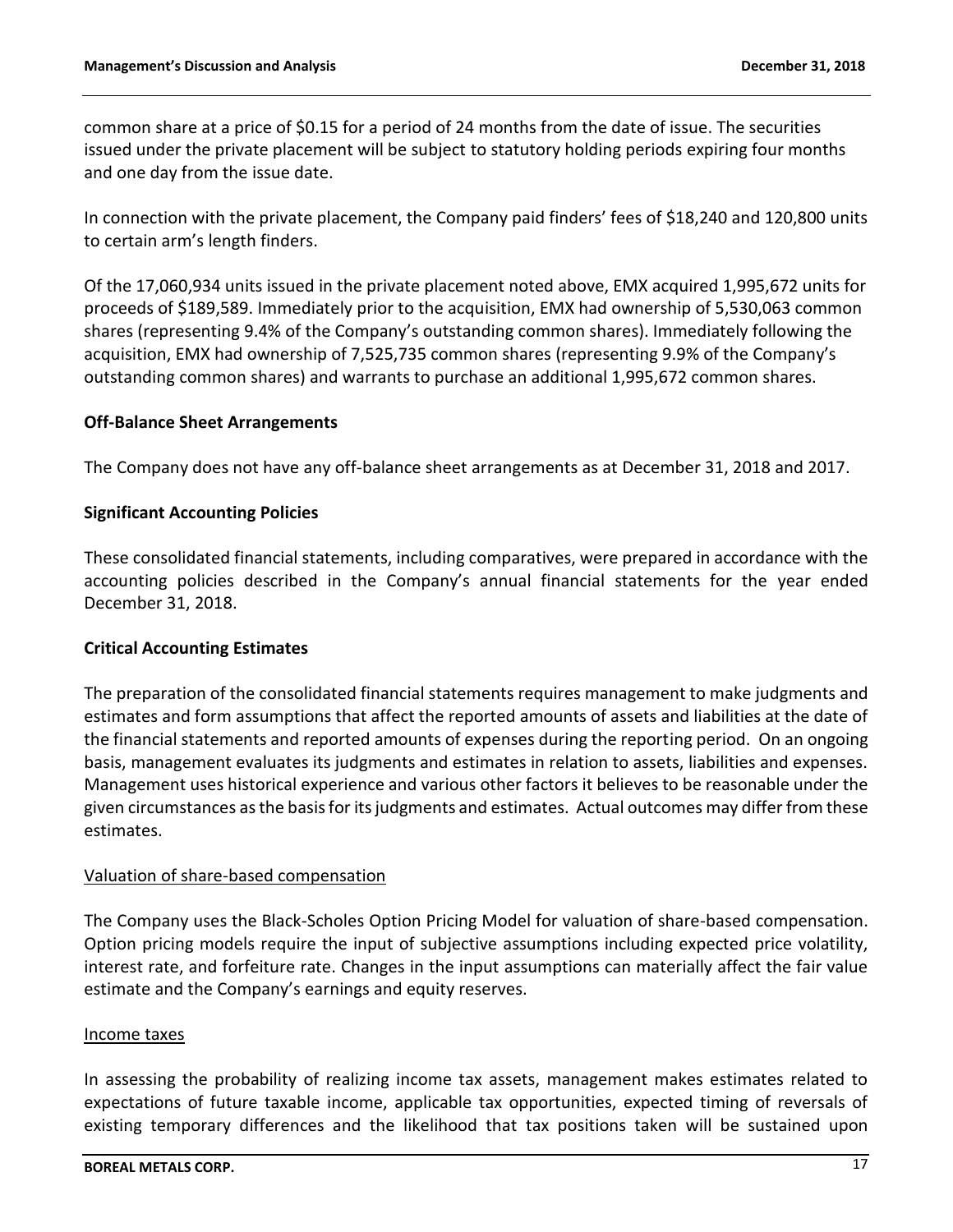examination by applicable tax authorities. In making its assessments, management gives additional weight to positive and negative evidence that can be objectively verified.

#### Site decommissioning obligations

The Company recognizes a provision for future abandonment activities in the financial statements equal to the net present value of the estimated future expenditures required to settle the estimated future obligation at the statement of financial position date. The measurement of the decommissioning obligation involves the use of estimates and assumptions including the discount rate, the expected timing of future expenditures and the amount of future abandonment costs. The estimates were made by management and external consultants considering current costs, technology and enacted legislation. As a result, there could be significant adjustments to the provisions established which would affect future financial results.

## Economic recoverability and probability of future economic benefits of exploration and evaluation assets

Management has determined that mineral property costs incurred which were capitalized have future economic benefits and are economically recoverable. Management uses several criteria in its assessments of economic recoverability and probability of future economic benefits including geological and metallurgic information, history of conversion of mineral deposits to proven and probable reserves, scoping and feasibility studies, accessible facilities, existing permits and life of mine plans.

Critical judgments exercised in applying accounting policies that have the most significant effect on the amounts recognized in the financial statements are as follows:

#### Functional and reporting currency

The functional currency is the currency of the primary economic environment in which the entity operates. The functional currency for the Company and its subsidiaries is the Canadian dollar. The functional currency determinations were conducted through an analysis of the consideration factors identified in IAS 21, the Effects of Changes in Foreign Exchange Rates.

#### Acquisition method accounting

In the acquisition of Swedish Companies, significant judgement was required to determine if that transaction represented a business combination or an asset purchase. More specifically, management concluded that Swedish Companies did not represent a business, as the assets acquired were not an integrated set of activities with inputs, processes and outputs.

#### **New Standards Not Yet Adopted and Change in Accounting Policy**

The Company has not yet adopted the following revised or new IFRS that have been issued but were not yet effective as at December 31, 2018: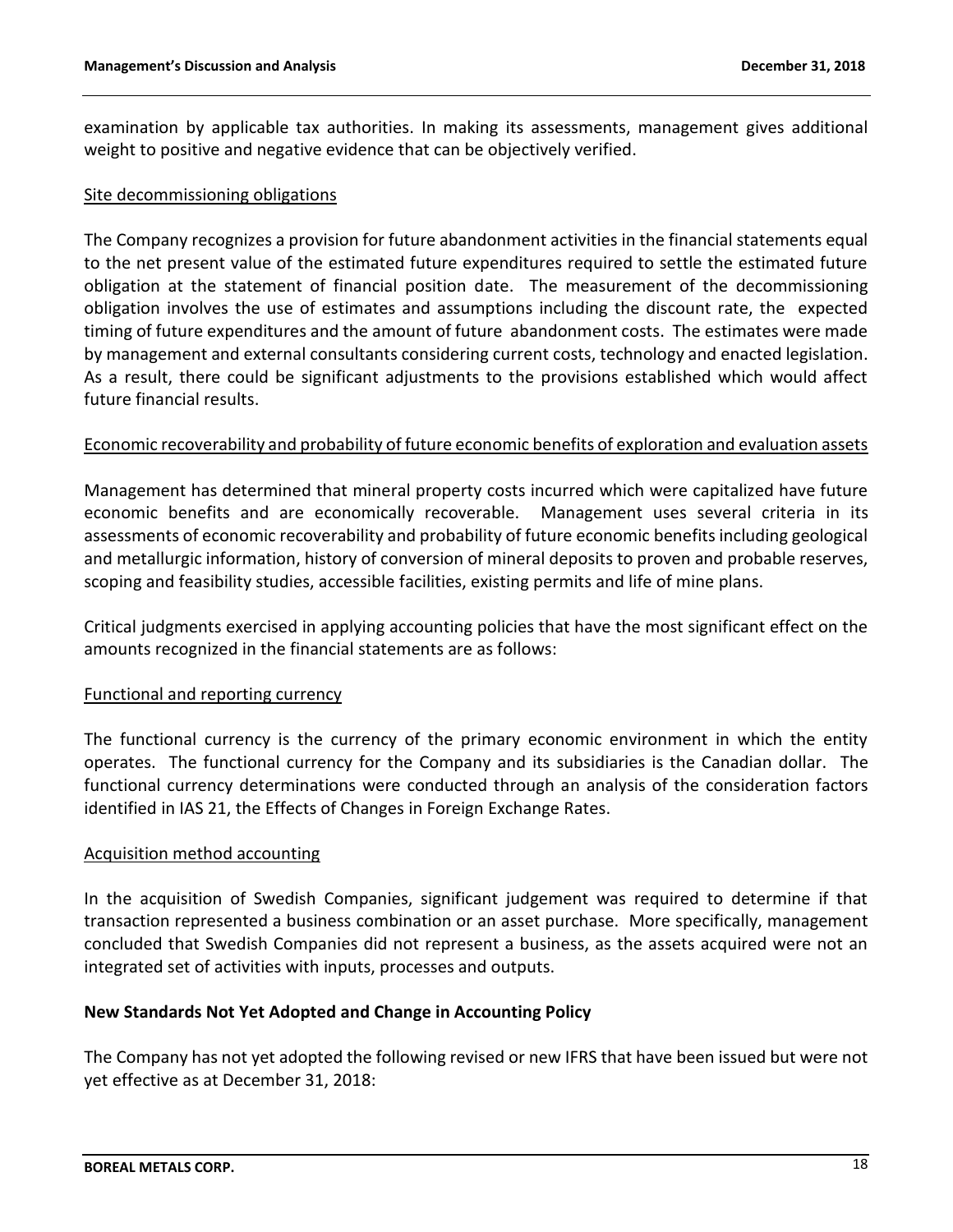IFRS 16, Leases is a new standard that sets out the principles for recognition, measurement, presentation and disclosure of leases including guidance for both parties to a contract, the lessee and the lessor. The new standard eliminates the classification of leases as either operating or finance leases as is required by IAS 17 and instead introduces a single lessee accounting model. This standard is effective for the years beginning on or after January 1, 2019.

The Company expects the only impact that these new accounting standards will have on the financial statements will be additional note disclosure. The Company is currently assessing the impact that these new accounting standards will have on the financial statements and the business of the Company.

# *Exploration and evaluation assets - Change in accounting policy*

The Company charged to operations all exploration and evaluation expenses incurred prior to the determination of economically recoverable reserves and a decision to develop has been made. These costs would also include periodic fees such as license and maintenance fees.

The Company capitalizes direct mineral property acquisition costs and those expenditures incurred following the determination that the property has economically recoverable reserves and a decision to develop the property. Mineral property acquisition costs include cash consideration and the fair value of common shares issued for mineral property interests, pursuant to the terms of the relevant agreement.

During fiscal 2018, the Company changed its accounting policy with respect to exploration and evaluation expenditures to be consistent with current industry practices. In prior years the Company's policy was to charge to operations exploration expenditures as incurred. The Company has elected to change this accounting policy to now capitalize by property all costs directly related to the exploration and evaluation of mineral properties classified as exploration and evaluation assets, effective with the presentation of these financial statements, on a retrospective basis.

## **Outstanding Share Data**

As at December 31, 2018, the Company had 58,849,895 common shares outstanding and 75,910,829 shares as of the date of this MD&A.

On February 14, 2017, the Company issued 1,713,390 common shares to EMX on the acquisition of the Swedish Companies. The shares were valued at \$85,670.

During the year ended December 31, 2017, a total of 7,492,492 shares were issued to EMX at no additional cost due to the Company's obligation to maintain EMX Royalty 19.9% equity ownership in the Company. These shares were recorded at a value of \$1,290,997.

On April 4, 2017, the Company closed a non-brokered private placement of 12,270,000 units at \$0.05 for proceeds of \$613,500, of which \$289,379 was received in fiscal 2016. Each unit consisted of one common share and one-half of one transferable share purchase warrant, exercisable into one additional common share at a price of \$0.10 for a period of one year.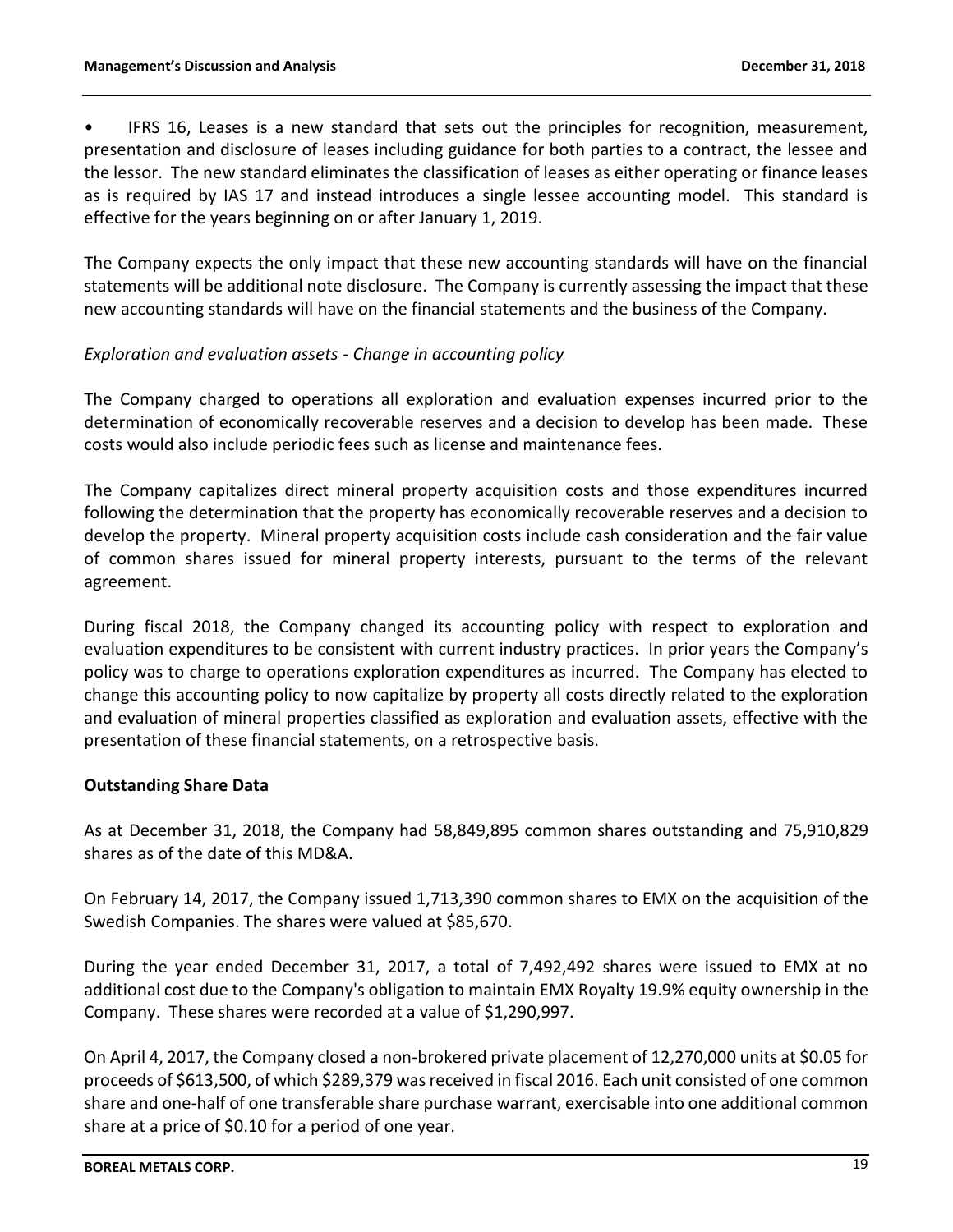On August 14, 2017, the Company closed a private placement of 5,527,500 units at a price of \$0.20. Each unit consisted of one common share and one-half of one transferable share purchase warrant, each whole warrant exercisable into one additional common share at a price of \$0.40 for a period of two years from the date of issue. The warrants are subject to an acceleration provision. The Company paid finder's fees of \$18,500 in cash, issued 44,000 common shares as finder's fees at value of \$8,800 and 136,500 finder's warrants to certain finders valued at \$9,839. The finder's warrants have the same terms as private placement warrants except they are non-transferable.

On November 21, 2017, the Company closed a SFOD by way of brokered private placement. The SFOD consists of 6,666,666 units of the Company at a price of \$0.30 for gross proceeds of \$2,000,000. Each unit consists of one common share and one-half of share purchase warrant, with each whole warrant exercisable at a price of \$0.50 for a period of 24 months from the closing date of the SFOD.

On November 21, 2017, the Company also closed a brokered private placement of 8,000,000 units at a price of \$0.30 for gross proceeds of \$2,400,000. Each unit consisted of one common share and one warrant, having the same terms as the SFOD warrants.

A cash commission of \$319,500 was paid and 1,065,000 non-transferable broker warrants valued at \$172,630 were issued to the agent. Each agent's warrant will be exercisable for one common share at a price of \$0.30 until May 21, 2019. The agent also received 600,000 units as a corporate finance fee with 400,000 units having the same composition as the SFOD units and 200,000 broker's units. A fair value of \$56,378 was assigned to 400,000 brokers' warrants issued in connection to corporate finance units.

On November 21, 2017, the Company closed a non-brokered private placement for proceeds of \$200,000. The Company issued 666,666 units at a price of \$0.30, with each unit consisting of one common share and one common share purchase warrant. Each warrant is exercisable into one common share at a price of \$0.50 until November 21, 2019.

On February 14, 2018, the Company issued 1,324,181 common shares to EMX on the acquisition of the Modum project. The shares were valued at \$397,254.

During the year ended December 31, 2018, the Company issued 5,935,000 common shares on the exercise of warrants for proceeds of \$593,500.

# **Stock Options**

The Company has adopted a stock option plan whereby, the Company may grant stock options up to a maximum 10% of the issued common shares of the Company at any time.

On September 14, 2018, the Company granted a total of 4,925,000 incentive stock options exercisable for common shares at an exercise price of \$0.20 per share until September 14, 2028 to its directors, officers, and consultants, which vests evenly immediately and on September 2019 and 2020, respectively.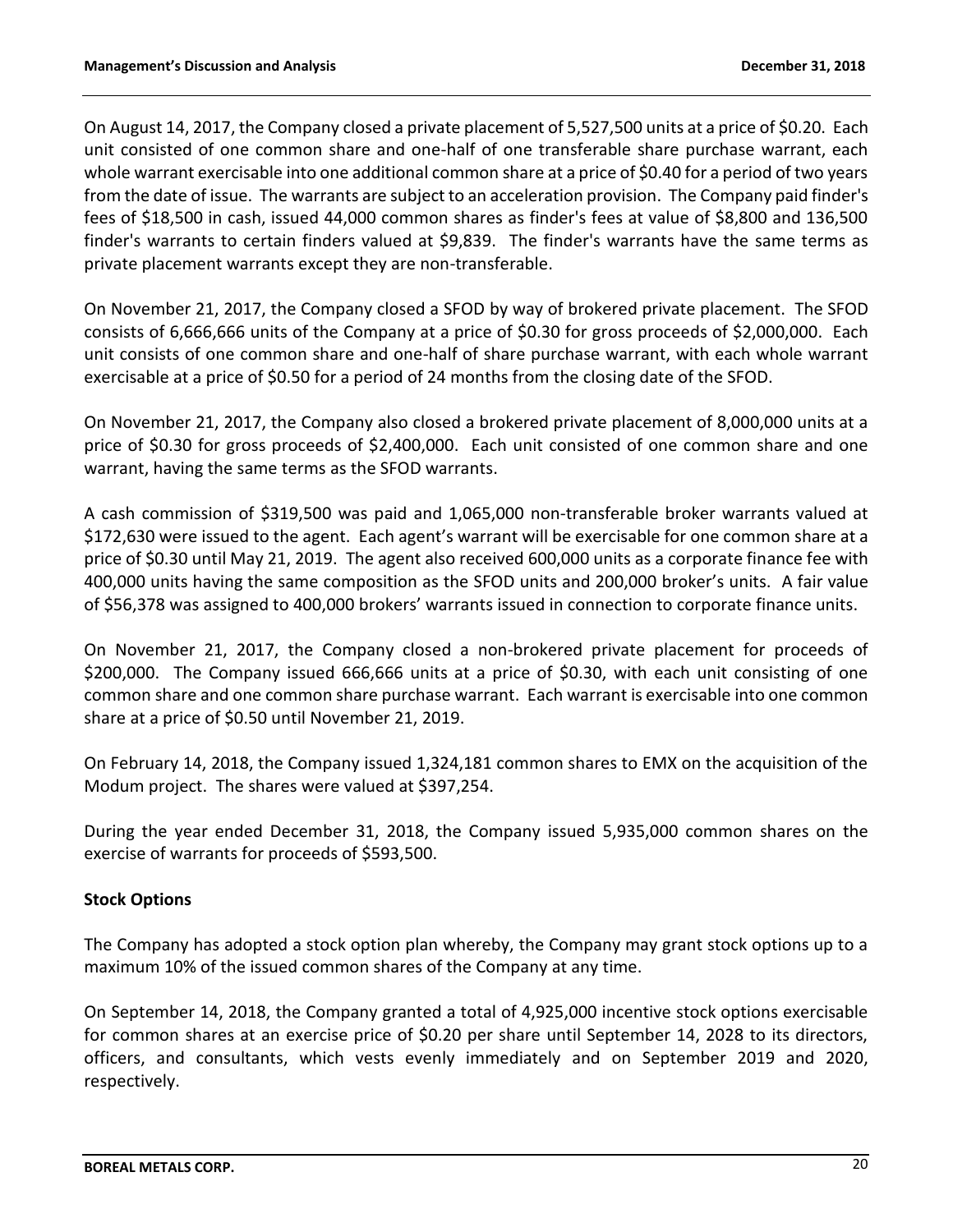A summary of stock option transactions during the years ended December 31, 2017 and 2018 are as follows:

|                            |                  | Number of   |
|----------------------------|------------------|-------------|
|                            | Weighted average | options     |
|                            | exercise price   | outstanding |
| Balance, December 31, 2017 | -                |             |
| Stock options granted      | 0.20             | 4,925,000   |
| Balance, December 31, 2018 | 0.20             | 4,925,000   |

The following table summarizes information regarding stock options outstanding and exercisable as at December 31, 2018:

|                            | Number of   |         | Weighted       | Weighted     | Number of   | Weighted<br>average |                | Weighted     |
|----------------------------|-------------|---------|----------------|--------------|-------------|---------------------|----------------|--------------|
|                            | options     | average |                | average life | options     |                     |                | average life |
| <b>Expiry Date</b>         | outstanding |         | exercise price | (vears)      | exercisable |                     | exercise price | (years)      |
| September 14, 2028         | 4.925.000   |         | 0.20           | 9.71         | 1.641.672   |                     | 0.20           | 9.71         |
| Balance, December 31, 2018 | 4.925.000   |         | 0.20           | 9.71         | 1.641.672   |                     | 0.20           | 9.71         |

### **Warrants**

As at December 31, 2018 and as of the date of this MD&A, the Company had 16,365,249 and 33,426,183 warrants issued and outstanding, respectively.

A summary of share purchase warrant transactions during the year ended December 31, 2018 are as follows:

| Expiry date       | Exercise<br>price | <b>WARC</b> life<br>(years) | December 31.<br>2017 | Granted | Exercised   |                          | Expired/<br>Cancelled |   | December 31,<br>2018 |
|-------------------|-------------------|-----------------------------|----------------------|---------|-------------|--------------------------|-----------------------|---|----------------------|
| April 4, 2018     | \$0.10            | ۰                           | 6,135,000            | $\sim$  | (5,935,000) |                          | (200,000)             |   |                      |
| May 21, 2019      | \$0.30            | 0.39                        | 1,065,000            |         |             |                          |                       |   | 1,065,000            |
| August 14, 2019   | \$0.40            | 0.40                        | 2,400,250            |         |             |                          |                       |   | 2,400,250            |
| November 21, 2019 | \$0.50            | 0.89                        | 12,399,999           |         |             |                          |                       |   | 12,399,999           |
| November 21, 2019 | \$0.40            | 0.89                        | 500,000              | -       |             | $\overline{\phantom{0}}$ |                       |   | 500,000              |
| <b>TOTAL</b>      |                   |                             | 22,500,249           | $\sim$  | (5,935,000) |                          | (200,000)             |   | 16,365,249           |
| Weighted average  |                   |                             |                      |         |             |                          |                       |   |                      |
| price             |                   |                             | 0.37                 | ۰       | 0.10        |                          | 0.10                  | Ś | 0.47                 |

## **Escrow Units**

In accordance with the escrow agreement dated November 21, 2017, 12,102,236 shares and 3,538,618 warrants were placed in escrow, of which 10% of the escrowed common shares and warrants were released on November 21, 2017. During the year ended December 31, 2018, 30% of the escrowed common shares and warrants were released. As at December 31, 2018, there were 7,261,342 common shares (December 31, 2017 – 10,892,012) and 2,123,171 warrants (December 31, 2017 – 3,184,756) of the Company held in escrow.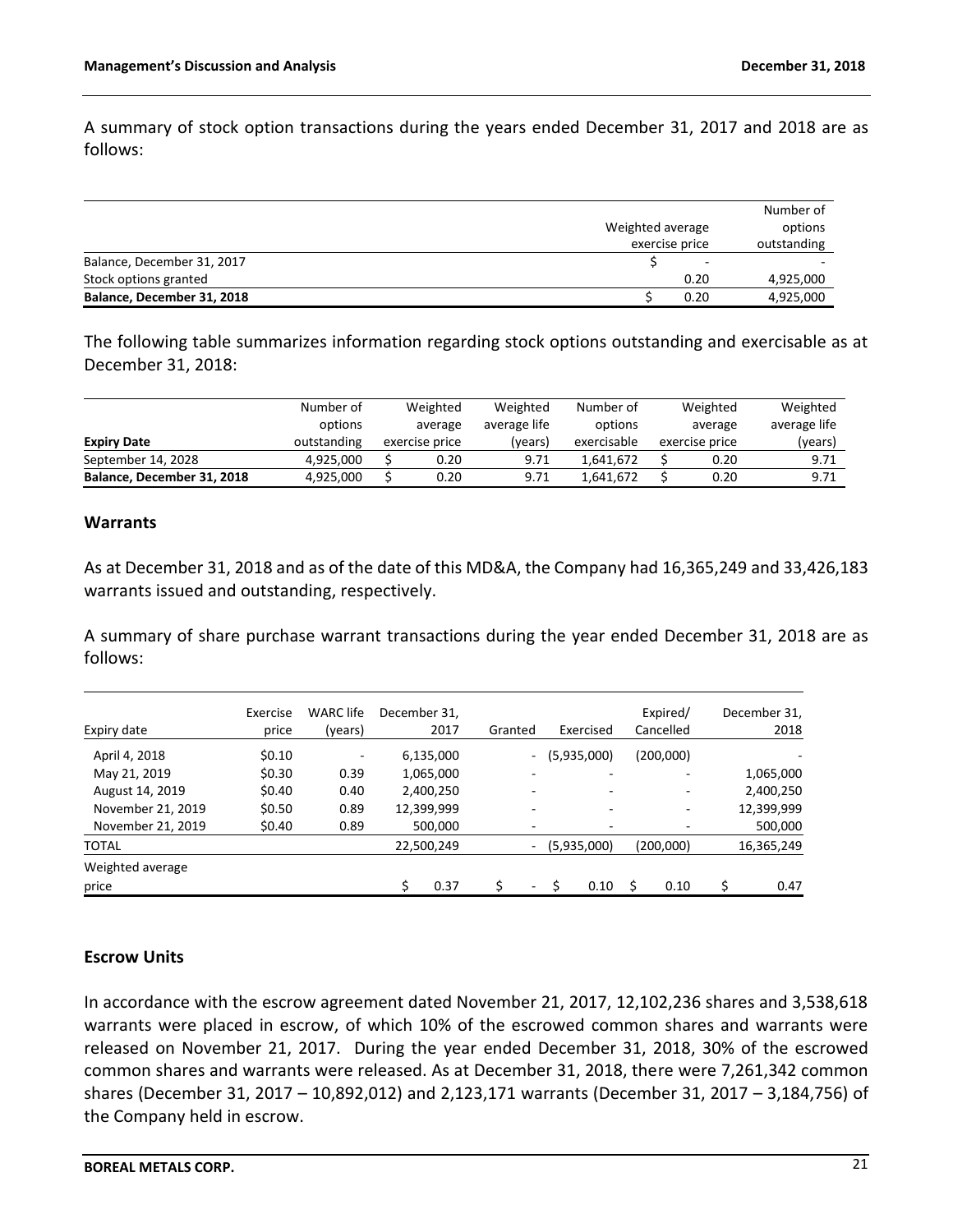## **Management's Responsibility for Financial Statements**

Information provided in this report, including the financial statements, is the responsibility of management. In the preparation of these statements, estimates are sometimes necessary to make a determination of future value for certain assets or liabilities. Management believes such estimates have been based on careful judgments and have been properly reflected in the accompanying financial statements. Management maintains a system of internal controls to provide reasonable assurances that the Company's assets are safeguarded and to facilitate the preparation of relevant and timely information.

## **Risk Factors**

## *Our exploration programs may not result in a commercial mining operation.*

Mineral exploration involves significant risk because few properties that are explored contain bodies of ore that would be commercially economic to develop into producing mines. Our mineral properties are without a known body of commercial ore and our proposed programs are an exploratory search for ore. We do not know whether our current exploration programs will result in any commercial mining operation. If the exploration programs do not result in the discovery of commercial ore, we will be required to acquire additional properties and write-off all of our investments in our existing properties.

## *We may not have sufficient funds to complete further exploration programs.*

We have limited financial resources, do not generate operating revenue and must finance our exploration activity by other means. We do not know whether additional funding will be available for further exploration of our projects or to fulfill our anticipated obligations under our existing property agreements. If we fail to obtain additional financing, we will have to delay or cancel further exploration of our properties, and we could lose all of our interest in our properties.

# *Factors beyond our control may determine whether any mineral deposits we discover are sufficiently economic to be developed into a mine.*

The determination of whether our mineral deposits are economic is affected by numerous factors beyond our control. These factors include market fluctuations for precious metals; metallurgical recoveries associated with the mineralization; the proximity and capacity of natural resource markets and processing equipment; costs of access and surface rights; and government regulations governing prices, taxes, royalties, land tenure, land use, importing and exporting of minerals and environmental protection.

# *Mineral exploration is highly speculative and risky; any material changes to the estimated reserves might adversely affect the profitability of the property.*

In making determinations about whether to proceed to the next stage of development, we must rely upon estimated calculations as to the mineral reserves and grades of mineralization on our properties. Until ore is actually mined and processed, mineral reserves and grades of mineralization must be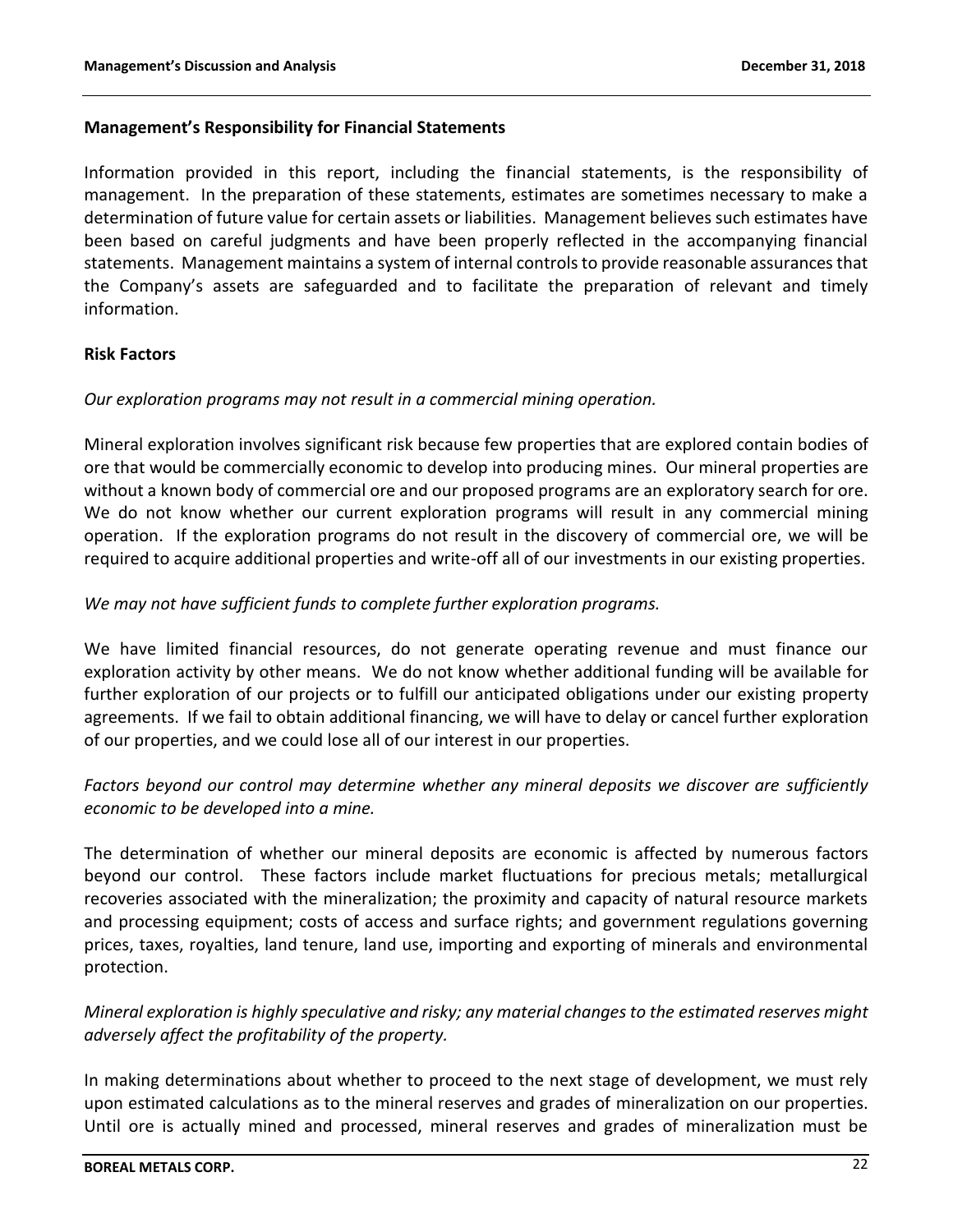considered as estimates only. Any material changes in mineral reserve estimates and grades of mineralization will affect the economic viability of the placing of a property into production and a property's return on capital.

*Mineral exploration is hazardous. We could incur liability or damages as we conduct our business due to the dangers inherent in mineral exploration.*

Mining operations often encounter unpredictable risks and hazards that add expense or cause delay. These include unusual or unexpected geological formations, changes in metallurgical processing requirements; power outages, labor disruptions, flooding, explosions, rock bursts, cave-ins, landslides and inability to obtain suitable or adequate machinery, equipment or labor. We may become subject to liabilities in connection with pollution, cave-ins or hazards against which we cannot insure against or which we may elect not to insure. The payment of these liabilities could require the use of financial resources that would otherwise be spent on mining operations.

*In the future we may be required to comply with government regulations affecting mineral exploration and exploitation, which could adversely affect our business, the results of our operations and our financial condition.*

Mining operations and exploration activities are subject to national and local laws and regulations governing prospecting, development, mining and production, exports and taxes, labor standards, occupational health and mine safety, waste disposal, toxic substances, land use and environmental protection. In order to comply, we may be required to make capital and operating expenditures or to close an operation until a particular problem is remedied. In addition, if our activities violate any such laws and regulations, we may be required to compensate those suffering loss or damage, and may be fined if convicted of an offence under such legislation.

## *Land reclamation requirements for the exploration properties may be burdensome.*

Although variable depending on location and the governing authority, land reclamation requirements are generally imposed on mineral exploration companies (as well as companies with mining operations) in order to minimize long term effects of land disturbance. Reclamation may include requirements to control dispersion of potentially deleterious effluents and reasonably re-establish pre-disturbance land forms and vegetation. In order to carry out reclamation obligations imposed on us in connection with our mineral exploration, we must allocate financial resources that might otherwise be spent on further exploration programs.

# *We face industry competition in the acquisition of exploration properties and the recruitment and retention of qualified personnel.*

We compete with other exploration companies, many of which have greater financial resources than us or are further along in their development, for the acquisition of mineral claims, leases and other mineral interests as well as for the recruitment and retention of qualified employees and other personnel. If we require and are unsuccessful in acquiring additional mineral properties or personnel, we will not be able to grow at the rate we desire or at all.